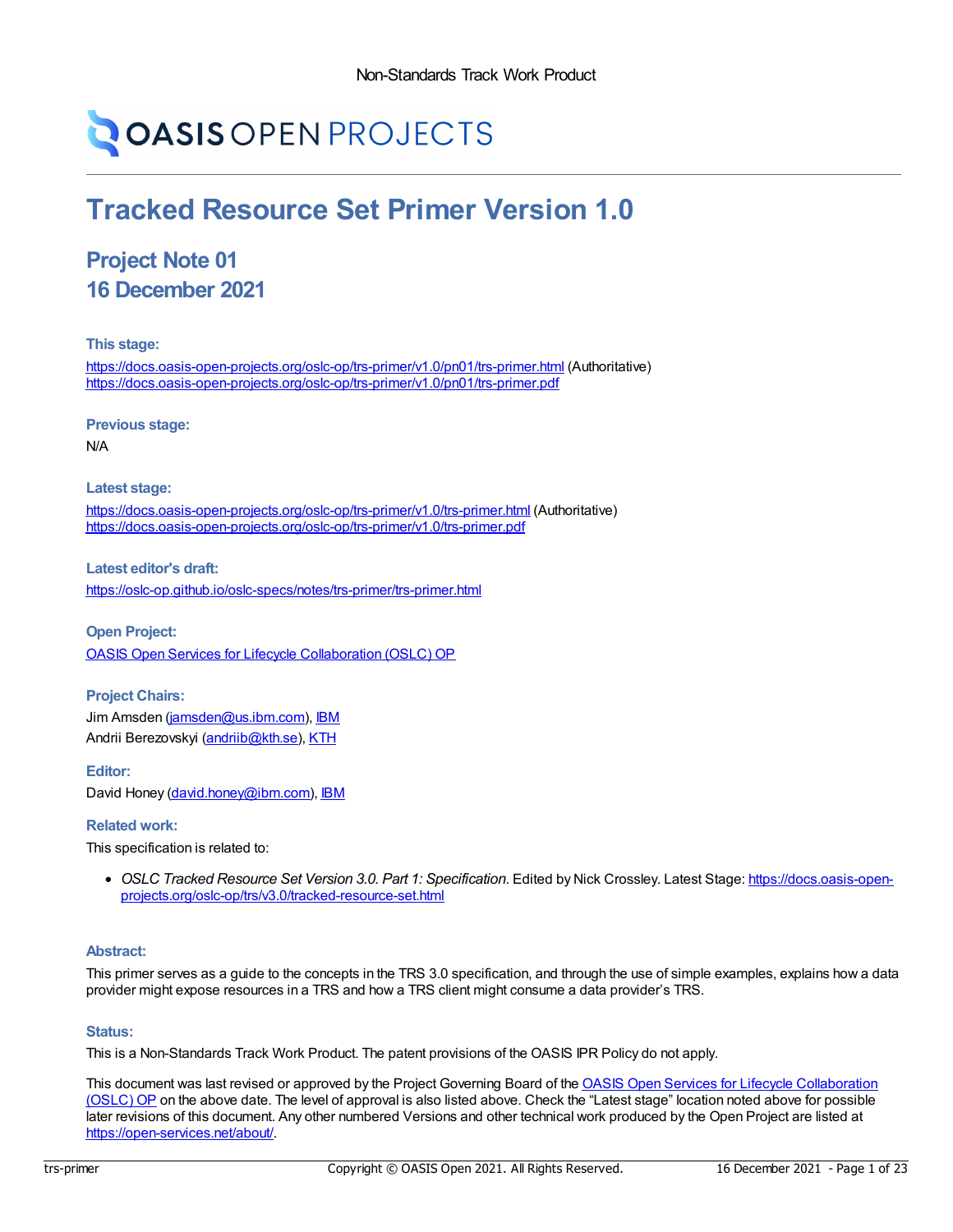Comments on this work can be provided by opening issues in the project repository or by sending email to the project's public comment list [oslc-op@lists.oasis-open-projects.org](mailto:oslc-op@lists.oasis-open-projects.org).

#### **Citation format:**

When referencing this specification the following citation format should be used:

**[TRS-Primer-v1.0]**

*Tracked Resource Set Primer Version 1.0*. Edited by David Honey. 16 December 2021. OASIS Project Note 01. https://docs.oasis[open-projects.org/oslc-op/trs-primer/v1.0/pn01/trs-primer.html.](https://docs.oasis-open-projects.org/oslc-op/trs-primer/v1.0/trs-primer.html) Latest stage: https://docs.oasis-open-projects.org/oslc-op/trsprimer/v1.0/trs-primer.html.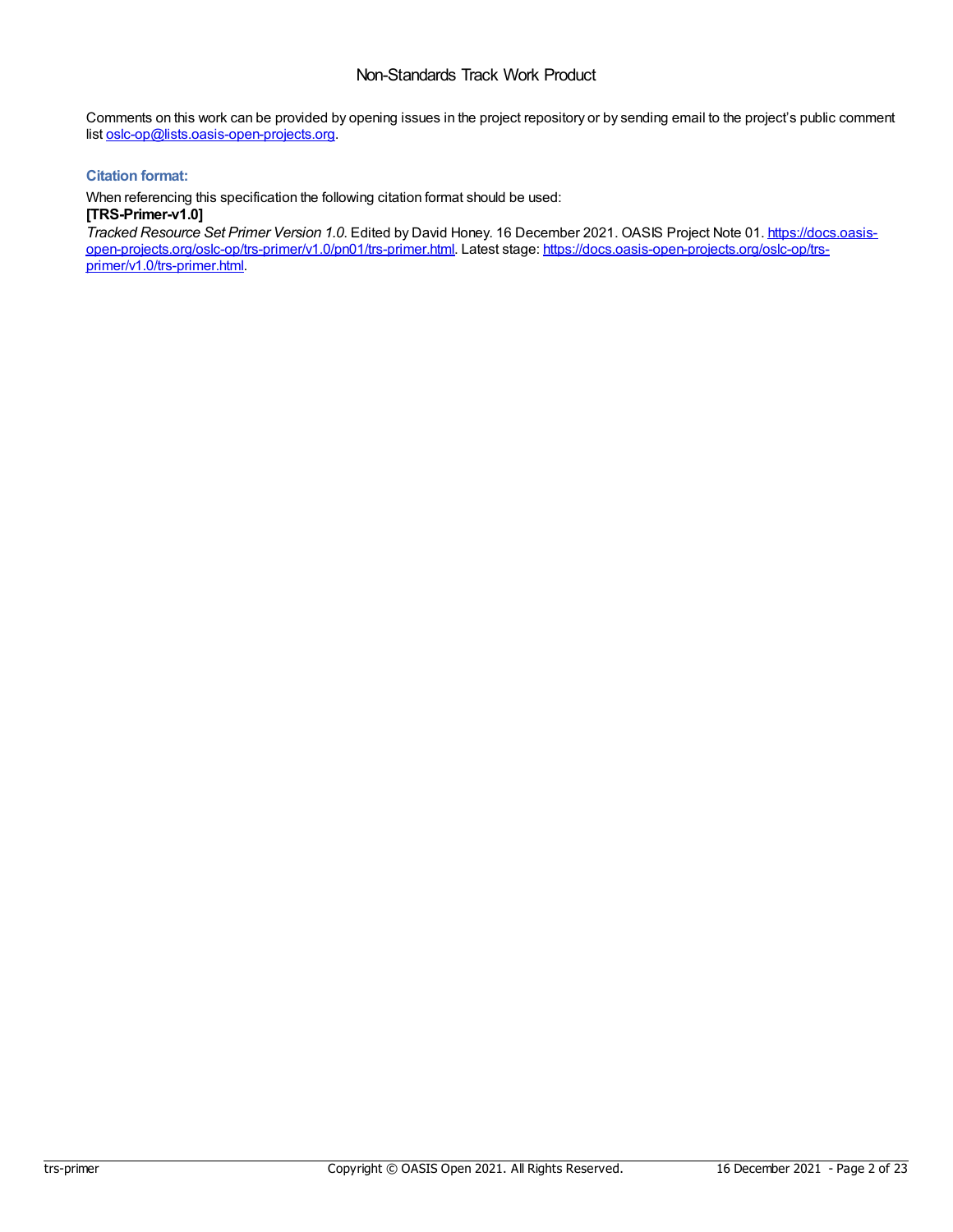### **Notices**

Copyright © OASIS Open 2021. All Rights Reserved.

All capitalized terms in the following text have the meanings assigned to them in the OASIS Intellectual Property Rights Policy (the "OASIS IPR [Policy](https://www.oasis-open.org/policies-guidelines/ipr/)"). The full **Policy** may be found at the OASIS website.

This specification is published under the Attribution 4.0 [International](https://creativecommons.org/licenses/by/4.0/legalcode) (CC BY 4.0). Portions of this specification are also provided under the Apache [License](https://www.apache.org/licenses/LICENSE-2.0) 2.0.

All contributions made to this project have been made under the OASIS Contributor License [Agreement](https://www.oasis-open.org/policies-guidelines/open-projects-process/#individual-cla-exhibit) (CLA).

This document and translations of it may be copied and furnished to others, and derivative works that comment on or otherwise explain it or assist in its implementation may be prepared, copied, published, and distributed, in whole or in part, without restriction of any kind, provided that the above copyright notice and this section are included on all such copies and derivative works. However, this document itself may not be modified in any way, including by removing the copyright notice or references to OASIS, except as needed for the purpose of developing any document or deliverable produced by an OASIS Open Project or OASIS Technical Committee (in which case the rules applicable to copyrights, as set forth in the OASIS IPR Policy, must be followed) or as required to translate it into languages other than English.

The limited permissions granted above are perpetual and will not be revoked byOASIS or its successors or assigns.

This document and the information contained herein is provided on an "AS IS" basis and OASIS DISCLAIMS ALL WARRANTIES, EXPRESS OR IMPLIED, INCLUDING BUT NOT LIMITED TO ANYWARRANTYTHAT THE USE OF THE INFORMATION HEREIN WILL NOT INFRINGE ANYOWNERSHIP RIGHTS OR ANYIMPLIED WARRANTIES OF MERCHANTABILITYOR FITNESS FOR A PARTICULAR PURPOSE.

The name "[OASIS](https://www.oasis-open.org/)" is a trademark of OASIS, the owner and developer of this specification, and should be used only to refer to the organization and its official outputs. OASIS welcomes reference to, and implementation and use of, specifications, while reserving the right to enforce its marks against misleading uses. Please see <https://www.oasis-open.org/policies-guidelines/trademark/> for above guidance.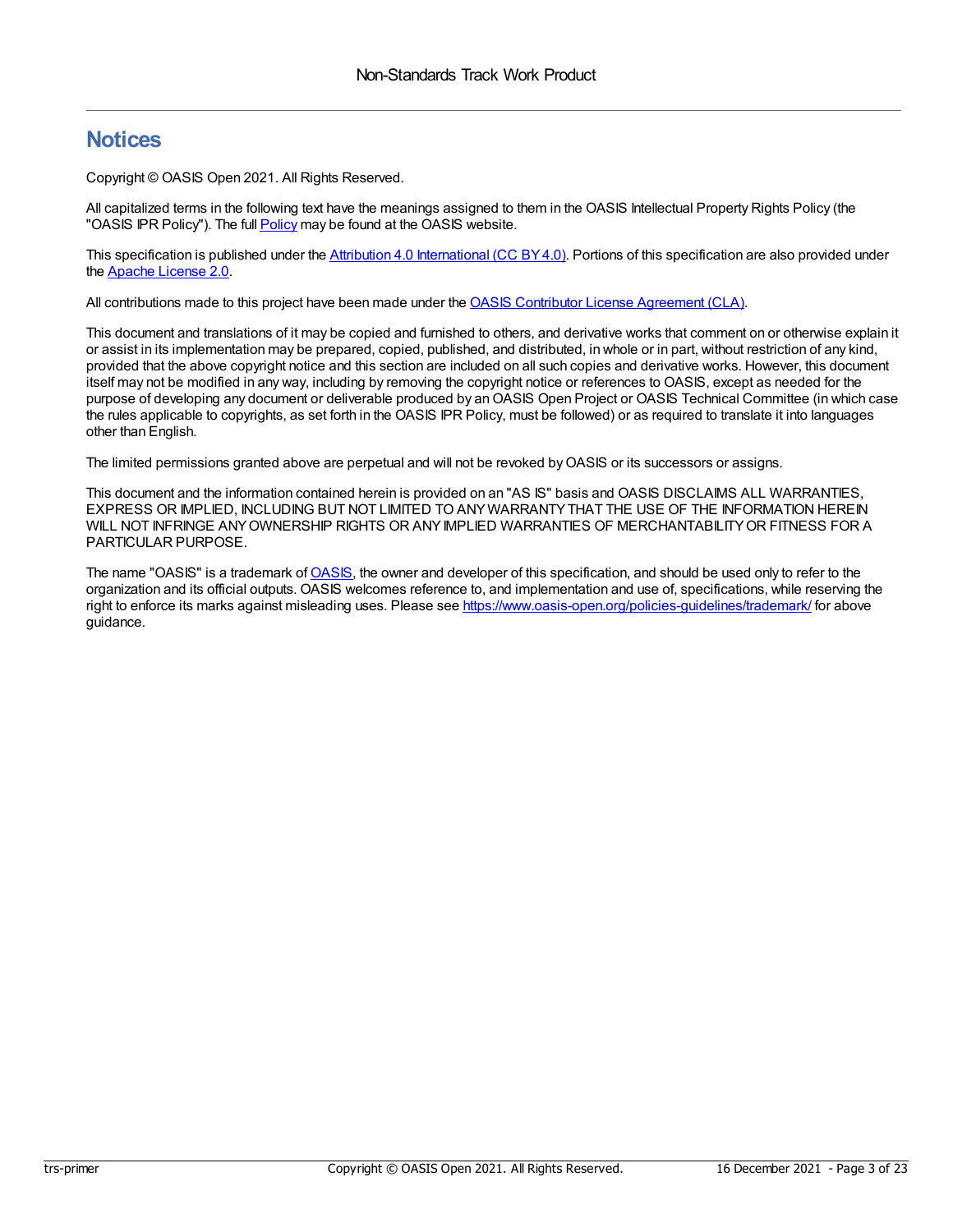### **Table of Contents**

- 1. [Outline](#page-4-0)
- 2. [Concepts](#page-5-0)
- 3. [Starting](#page-6-0) with an empty TRS
- 4. [Adding](#page-7-0) TRS events
- 5. [Handling](#page-9-0) large number of events in a change log
- 6. Ensuring events are exposed with [increasing](#page-11-0) **trs:order** values
- 7. Patch [events](#page-13-0)
- 8. [Handling](#page-15-0) a large TRS base
- 9. How should TRS clients [consume](#page-16-0) a TRS 9.1 Initial [consumption](#page-16-1) of a TRS
	- 9.2 Incremental [consumption](#page-16-2) of a TRS 9.2.1 [Incremental](#page-16-3) update procedure
- 10. Making clients [tolerant](#page-17-0) of server restore from backup
- 11. Change log [truncation](#page-18-0) and rebase
- 12. General [guidance](#page-20-0) for TRS servers
- 13. General [guidance](#page-21-0) for TRS clients

Appendix A. [Acknowledgements](#page-22-0)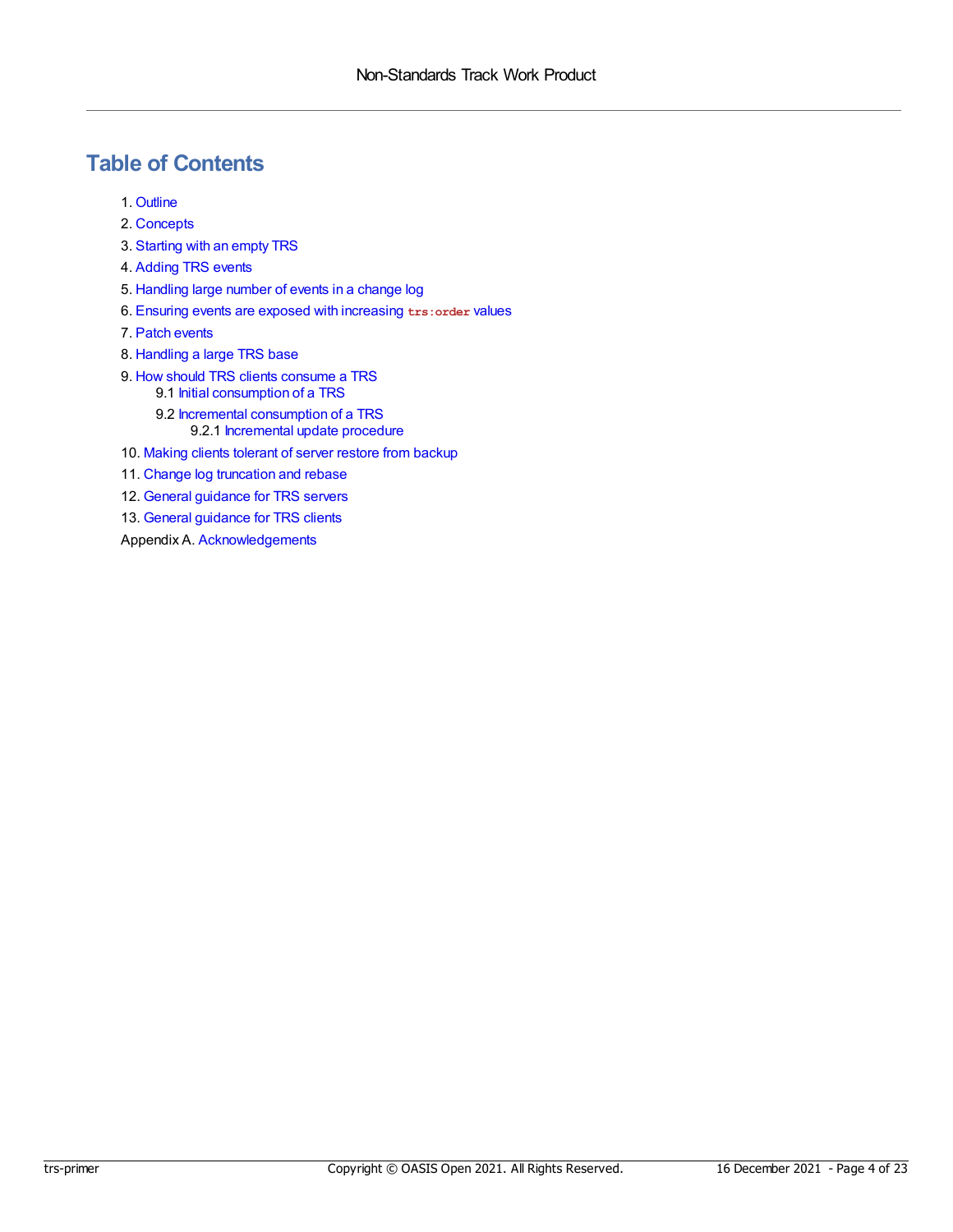### <span id="page-4-0"></span>**1. Outline**

AnOSLC Tracked Resource Set (TRS) provides a mechanism for making a set of resources discoverable and for reporting ongoing changes affecting the set. This allows tools to expose a live feed of linked lifecycle data in a way that permits other tools to build, aggregate, and maintain live, searchable information based on that linked data.

TRS Clients can use Tracked Resource Sets to monitor or replicate some of the server's resources, keeping up to date with changes. A single TRS Client could get information from many different Tracked Resource Sets. For example, a client might get information about requirements from a requirement management TRS, and test cases from a test management TRS, and provide query and reporting capabilities to show traceability between requirements and test cases.

This primer serves as a guide to the concepts in the TRS specification, and through the use of simple examples, explains how a data provider might expose resources in a TRS and how a TRS client might consume a data provider's TRS. The specification remains the definitive source, and where this primer differs from the specification, the specification should be taken as the authoritative reference.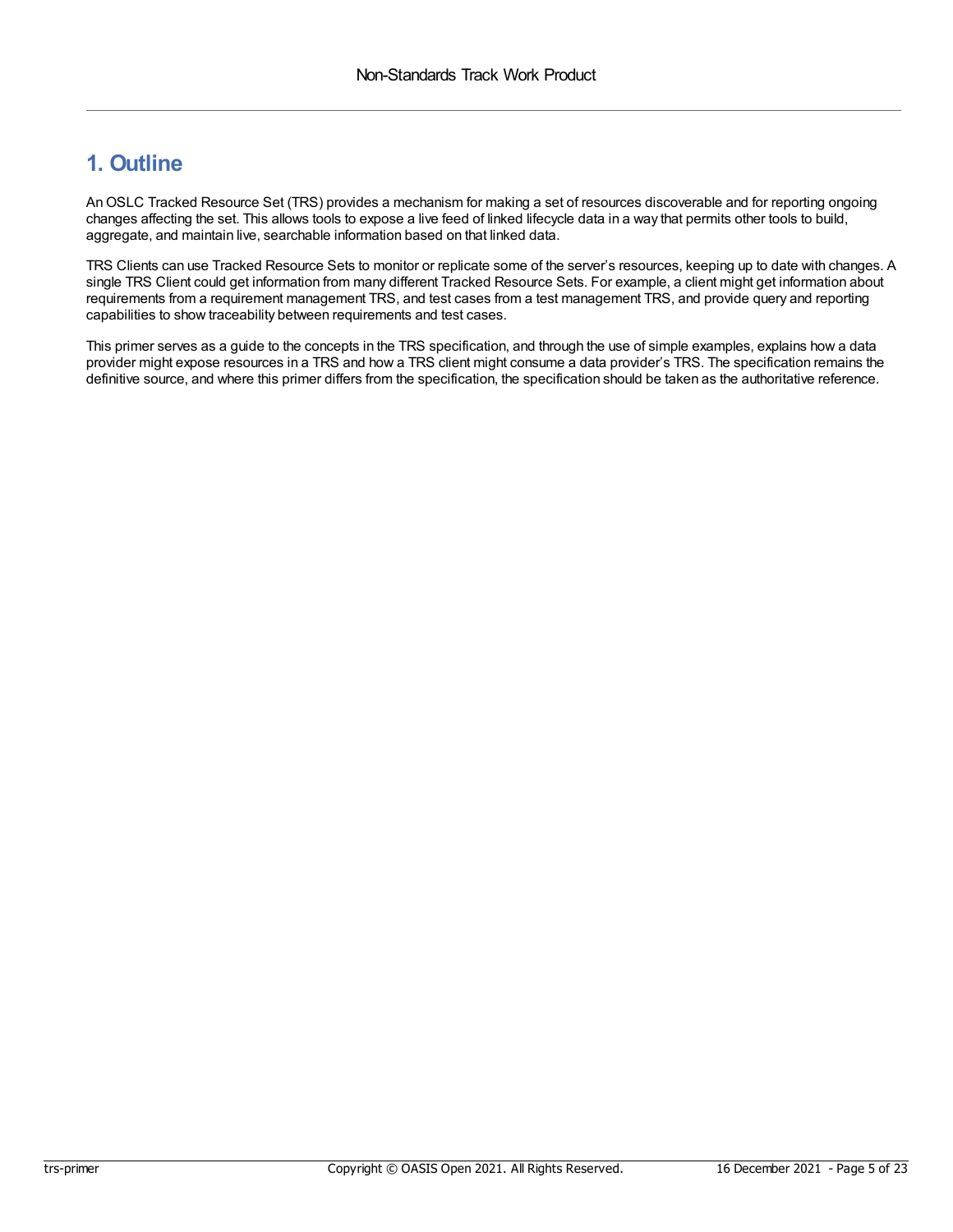### <span id="page-5-0"></span>**2. Concepts**

A *Tracked Resource Set* (TRS) is a resource that describes the set of *Tracked Resources* in the TRS. These are defined by a *Base* set of resources plus *Change Log* that is a set of ordered TRS *Events* that apply incrementally relative to the *Base*. The *Base* represents the set of tracked resources at some specific point in time. The ordering of TRS events after the base is specified by a **trs:order** property in each event. Each TRS event has a type which is one of the following:

- 1. **trs:Creation** signifies that a tracked resource is created.
- 2. **trs:Modification** signifies that a tracked resource is modified.
- 3. **trs:Deletion** signifies a tracked resource is deleted.

Example:

```
Base:
   uri1
   uri2
Change Log Events:
   trs:order=1, trs:Creation uri3
    trs:order=2, trs:Modification uri2
    trs:order=3, trs:Creation uri4
    trs:order=4, trs:Deletion uri1
    trs:order=5, trs:Deletion uri4
```
The base contains tracked resources **uri1** and **uri2**. After the point in time represented by the base, the change log describes the following *ordered* sequence of changes:

- 1. A new tracked resource **uri3** was created.
- 2. Tracked resource **uri2** was modified.
- 3. A new tracked resource **uri4** was created.
- 4. Tracked resource **uri1** was deleted.
- 5. Tracked resource **uri4** was deleted.

This represents a TRS that currently contains **uri2** and **uri3**. The ordering of events is critical. For example, if the event for the creation of **uri4** had an order of 6, then the final result is that the TRS contains **uri4**, and this is different from the intended result.

Over time, the change log will continue to accumulate TRS events and without some means to limit its size, would become unmanageable and burdensome for servers to persist, and for clients to consume. The TRS specification addresses this through truncating change logs and rebasing. See Change log [truncation](#page-18-0) and rebase for details. After a change log truncation and rebase, the earlier example might become:

```
Base:
    uri2
    uri3
    uri4
Change Log Events:
```
**trs:order=5, trs:Deletion uri4**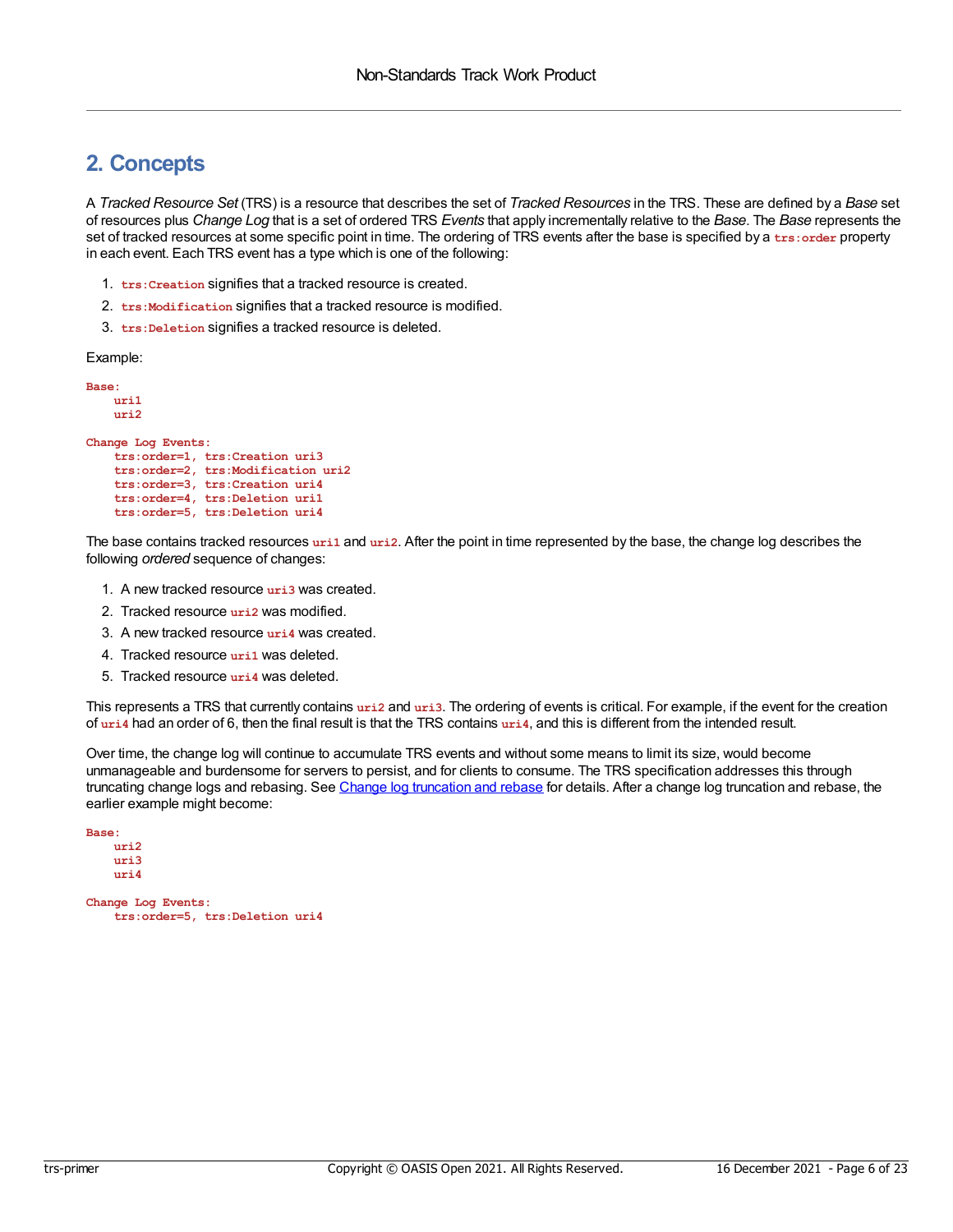### <span id="page-6-0"></span>**3. Starting with an empty TRS**

A GET of the TRS URImight return:

```
:trs
   a trs:TrackedResourceSet ;
   trs:base :trsBase ;
   trs:changeLog [
       a trs:ChangeLog ;
   ] .
```
This references a TRS base at **:trsBase** and a in-line change log that has no events. A GET of the TRS base may return a *redirect* to the first page of the TRS base. Typically a TRS base is split into pages as described in [Handling](#page-15-0) a large TRS base. If a client receives such a redirect, it should perform a GET on the URI of the first TRS base page specified by that redirect. The response to the GET of the redirected URI might be:

```
:trsBase
   a ldp:#DirectContainer ;
   trs:cutoffEvent () ;
   ldp:hasMemberRelation ldp:member ;
   ldp:membershipResource :trsBase .
```
That base resource is a *Linked Data Platform Container* with no members (there are no tracked resources in the base), and with no *cutoff event*. The *cutoff event* comes only becomes relevant once a TRS base has been updated to include events from a change log. See Change log [truncation](#page-18-0) and rebase for details.

A client reading the TRS for the first time would:

- 1. GET the TRS and determine the URI of the TRS base.
- 2. GET the TRS base and record the tracked resources in the TRS base. In this case, this is an empty set.
- 3. Look at the change log in the TRS from step 1 and process the events there, starting with the highest **trs:order**. Since there are no events in the change log, there are no tracked resources in the change log.

The result is the client sees a TRS with no member tracked resources.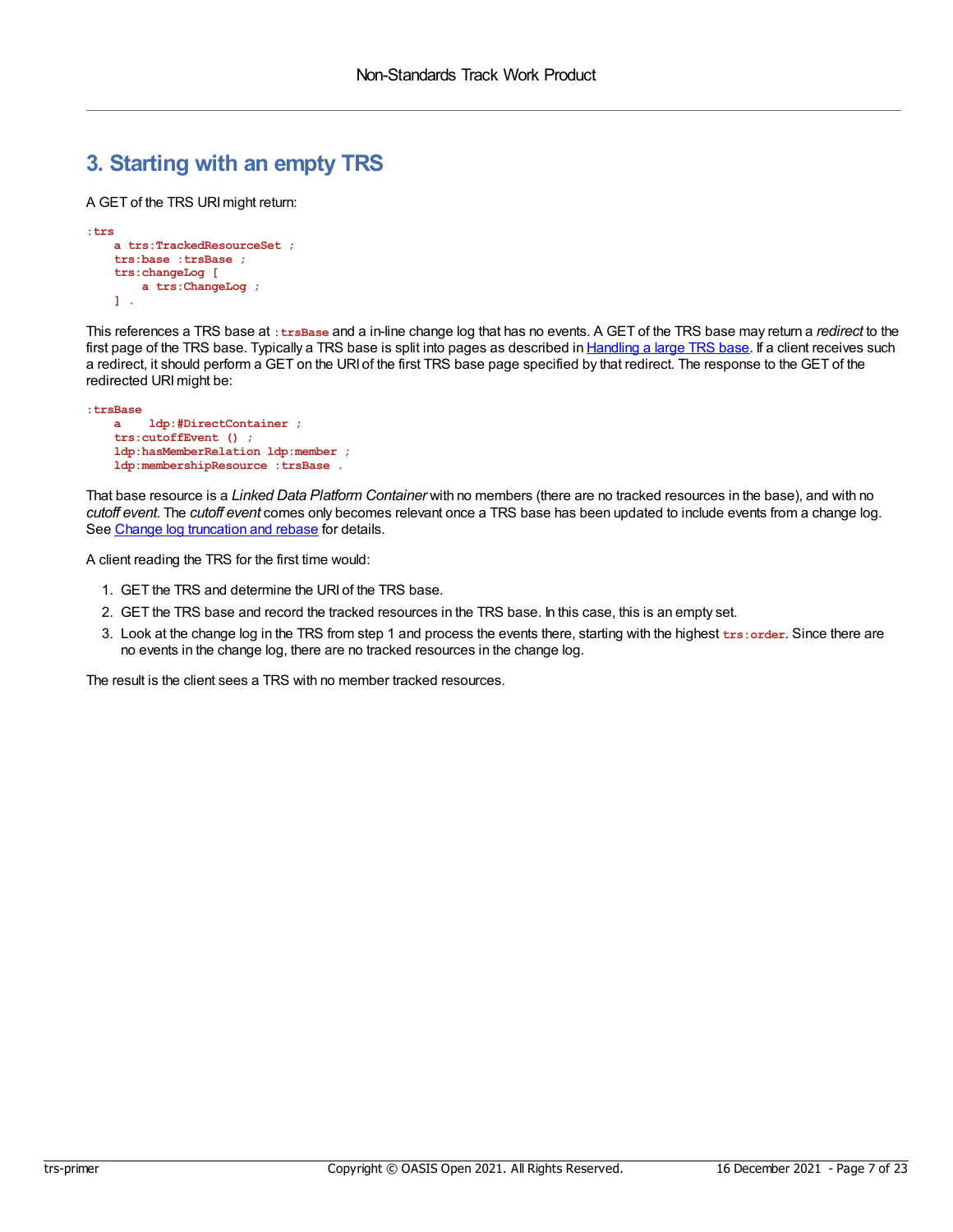#### <span id="page-7-0"></span>**4. Adding TRS events**

Consider that our example data provider adds a tracked resource **:tracked1**. The change log should contain a **trs:Creation** event (or a **trs:Modification** event) for **:tracked1**. While a **trs:Creation** event more accurately describes the creation of a tracked resource, clients should treat an initial **trs:Modification** event equivalently to a creation event.

A GET on **:trs** might return:

```
:trs
   a trs:TrackedResourceSet ;
   trs:base :trsBase ;
    trs:changeLog [
       a trs:ChangeLog ;
        trs:change <urn:example:example.com:2021-02-05T17:39:33.000Z:1> .
   ] .
<urn:example:example.com:2021-02-05T17:39:33.000Z:1>
   a trs:Creation ;
    trs:changed :tracked1 ;
   trs:order "1"^^xsd:integer .
```
There are several things worthy of note:

- 1. The ordering of the events referenced in the change log is determined by the **trs:order** property of each of the referenced events. It's required that events describing later changes must have unique and higher order values than earlier events. **trs:** order values are not required to be *consecutive*, so a client cannot use the order property to check for missing events.
- 2. The RDF data type for **trs:order** should be **xsd:integer** (and not **xsd:int**) because, over time, new order values could become arbitrarily large and beyond the range of, for example, a 32-bit integer.
- 3. The URI of an event in the change log should be stable over time and be guaranteed to be unique. For example, if a TRS gets truncated and/or rebased, existing events in the change log should retain the same URI. It should never be the case that a new event reuses a URI that was used even if the server is restored from a backup. The URI of an event should therefore not be solely based on its **trs:order** value. See Making clients [tolerant](#page-17-0) of server restore from backup for further details.

The TRS base was not changed by this operation.

A client that had earlier read the empty TRS would now:

- 1. GET the TRS.
- 2. Look at the change log and process the events there, starting with the highest **trs:order** continuing until the last previouslyprocessed event (in this case none) was encountered. It records the creation of **:tracked1**.
- 3. Record the URI of the most recently processed event. In this example, that is **urn:example:example.com:2021-02- 05T17:39:33.000Z:1**.

The client should therefore see the TRS as having members : tracked1.

Now consider that our example data provider adds a tracked resource : tracked2.

A GET on **:trs** might return:

```
:trs
    a trs:TrackedResourceSet ;
    trs:base :trsBase ;
    trs:changeLog [
       a trs:ChangeLog ;
        trs:change <urn:example:example.com:2021-02-05T17:39:33.000Z:1> ;
        trs:change <urn:example:example.com:2021-02-05T17:40:12.000Z:2> .
    ] .
<urn:example:example.com:2021-02-05T17:39:33.000Z:1>
    a trs:Creation ;
    trs:changed :tracked1 ;
    trs:order "1"^^xsd:integer .
```
**<urn:example:example.com:2021-02-05T17:40:12.000Z:2>**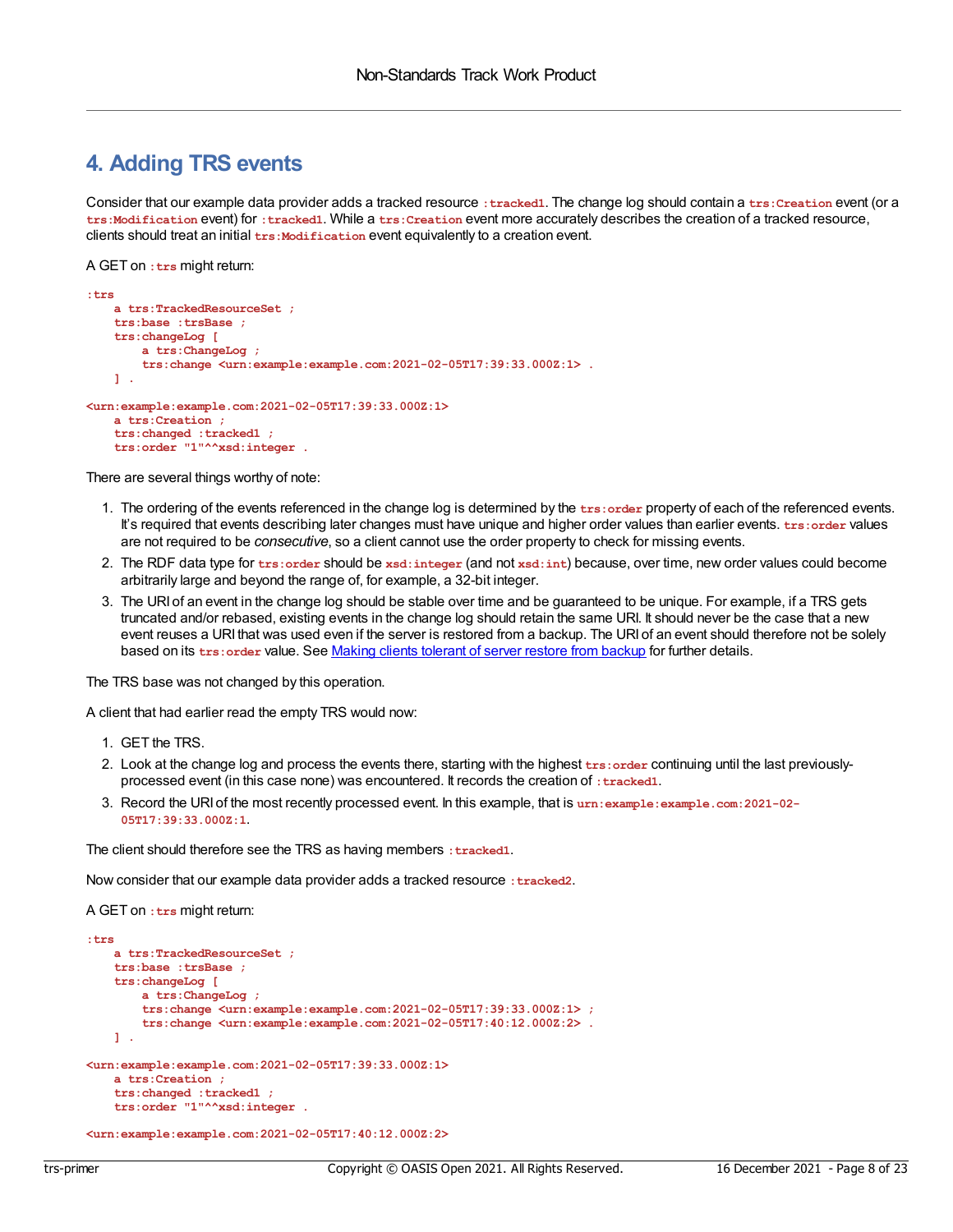```
a trs:Creation ;
trs:changed :tracked2 ;
trs:order "2"^^xsd:integer .
```
The client that previously read the TRS would:

- 1. GET the TRS.
- 2. Look at the change log process the events there, starting with the highest **trs:order** continuing until the last previously-processed event (in this case urn:example:example.com:2021-02-05T17:39:33.000Z:1) was encountered. It records the creation of **:tracked2**.
- 3. Record the URI of the most recently processed event. In this example, that is **urn:example:example.com:2021-02- 05T17:40:12.000Z:2**.

The client should therefore see the TRS as having members **:tracked1** and **:tracked2**.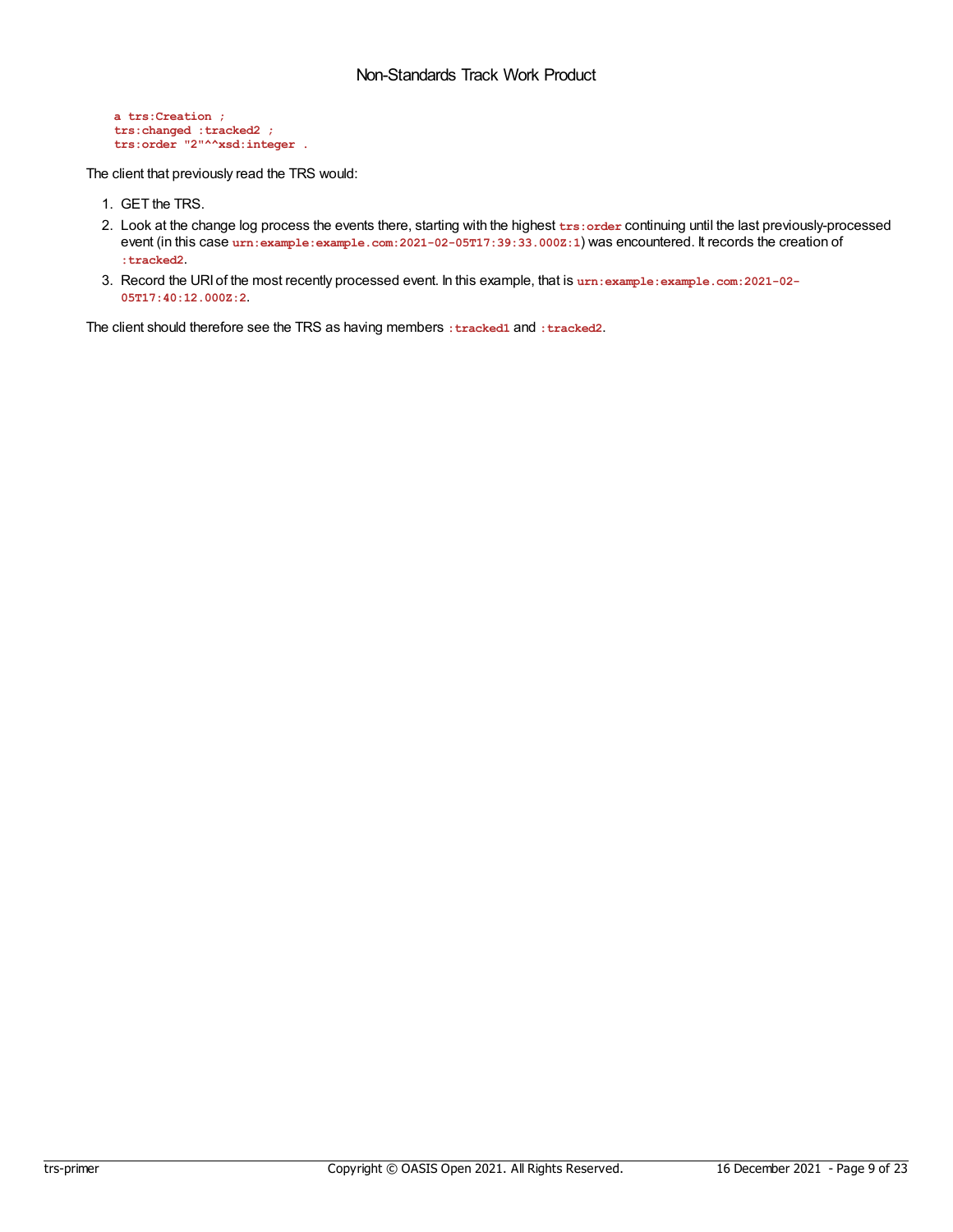### <span id="page-9-0"></span>**5. Handling large number of events in a change log**

Servers should be able to handle a large number of TRS events. Returning all the events in the in-line change log of the TRS resource would not be practical or scaleable. TRS clients should not be expected to handle arbitrarily large responses to a GET of a TRS. The TRS specification describes a mechanism for segmentation of a change log. The change log embedded in the response to a GET of the TRS includes a limited number of the most recent events, and then includes a **trs:previous** referencing a URI that will return the next *segment* of the change log. A GET of that page would also return a change log referencing the next set of older events , and a **trs:previous** referencing a URI that will return the next segment. A client can thus perform a GET of each segment, and process a response whose size is constrained by some implementation-defined limit on the number of events per segment.

Let's imagine that our example data provider adds another tracked resource **:tracked3**. A GET of the TRS might respond with:

```
:trs
   a trs:TrackedResourceSet ;
   trs:base :trsBase ;
   trs:changeLog [
       a trs:ChangeLog ;
       trs:change <urn:example:example.com:2021-02-05T17:40:12.000Z:2> ;
       trs:change <urn:example:example.com:2021-02-05T17:42:55.000Z:3>
       trs:previous <trsChangeLog?before=2>
   ] .
<urn:example:example.com:2021-02-05T17:40:12.000Z:2>
    a trs:Creation ;
    trs:changed :tracked2 ;
    trs:order "2"^^xsd:integer .
<urn:example:example.com:2021-02-05T17:42:55.000Z:3>
   a trs:Creation ;
    trs:changed :tracked3 ;
   trs:order "3"^^xsd:integer .
```
In this case, the embedded change log only includes the most recent 2 events (**trs:order** values 2 and 3). If a client needs to examine older events, it should perform a GET on the previous segment **trsChangeLog?before=2** which might provide:

```
<trsChangeLog?before=2>
    a trs:ChangeLog
    trs:change <urn:example:example.com:2021-02-05T17:39:33.000Z:1> .
<urn:example:example.com:2021-02-05T17:39:33.000Z:1>
```

```
a trs:Creation ;
trs:changed :tracked1 ;
trs:order "1"^^xsd:integer .
```
In this way a client can iterate over the change log, getting previous segments until it encounters a change event it has already processed or there are no more segments to process. Change log segments are ordered from the most recent change in the first page, going back in time with each page, with the oldest change in the last page. A change log page must not contain order numbers higher than any in the more recent pages already encountered - that is, each page of events must be strictly older than all previously read pages.

What maximum number of events should be served in the in-lined change log, and in each subsequent segment?

If the maximum number of events per segment is too small, clients will have to make many more GET requests to process events, and if network latency is significant, this could be slower than using larger segments. Typically, TRS clients will poll a TRS server on a regular basis. If the maximum number of events in the first segment is too large, a client will get a TRS with a large embedded change log, of which only the most recent events in the last poll interval will be processed. Ideally, for the first segment, the maximum number of events should be larger than the average number of new events per poll interval, but not so large that the response is too large for a client to process. Subsequent segments might be larger, and tend only to be read by TRS clients processing the TRS for the first time. An implementation should probably have a configurable property for each of the initial change log size and the subsequent segment size. A default value of 1000 events might be an appropriate starting point for both properties. They can be reviewed and adjusted based on event rate per poll interval and the total number of TRS events.

It is required that segmentation of the change log is *stable*. That is, a client that starts processing the change log embedded in the TRS and processes each **trs:previous** segment should not miss any tracked resources between those segments, even if new events are added to the TRS.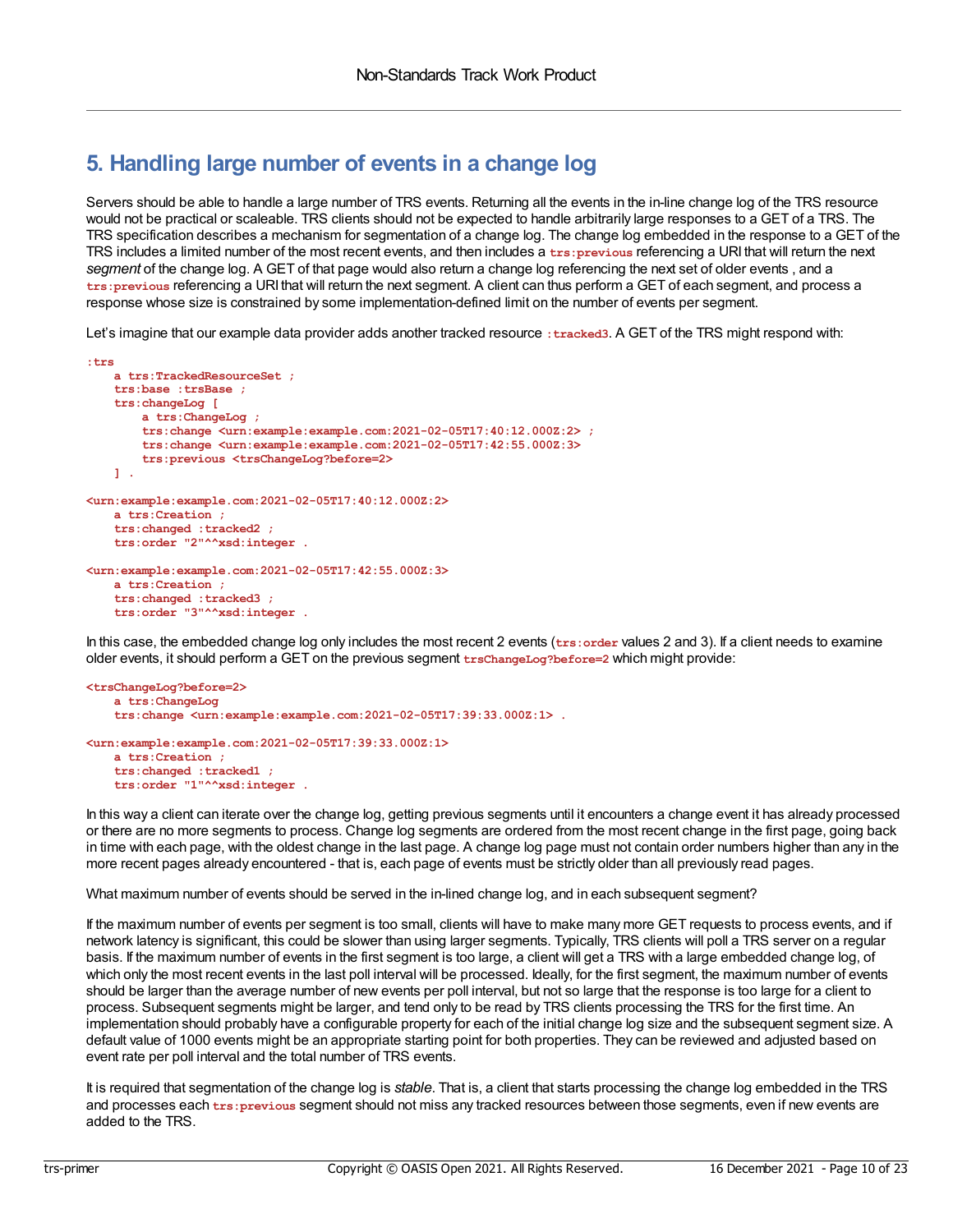One implementation approach for servers is to persist each TRS event as a row in a table of events. This allows servers to handle a very large number of events. A GET on the TRS can get the first segment of events by querying for the most recent *N* events and include those in the change log embedded in the RDF of the TRS. The **trs:previous** can use a URI that includes a query parameter that references the oldest **trs:order** that was included. A GET on that URI can then query for the next *M* events whose **trs:order** is greater than that value. Such queries tend to scale well, and provide the stable segmentation required by clients.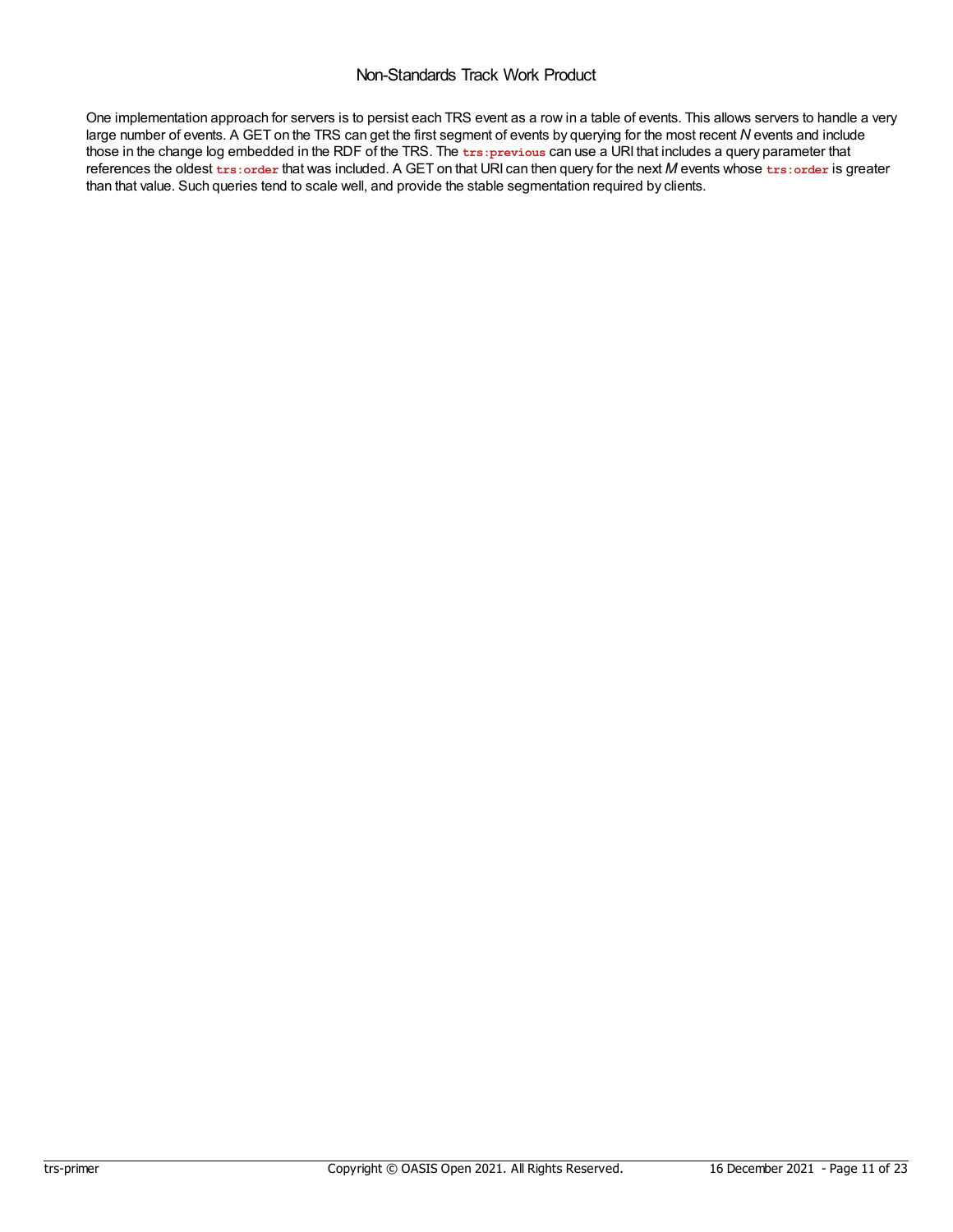### <span id="page-11-0"></span>**6. Ensuring events are exposed with increasing trs:order values**

The TRS specification requires that TRS events are exposed with increasing **trs:order** values. Consider a non-compliant TRS server that exposes a change log over time as follows:

```
Time 10.0 seconds
    <event100Uri> trs:order=100
    <event101Uri> trs:order=101
Time 15.0 seconds
    <event100Uri> trs:order=100
    <event101Uri> trs:order=101
    <event103Uri> trs:order=103
Time 20.0 seconds
    <event100Uri> trs:order=100
    <event101Uri> trs:order=101
    <event102Uri> trs:order=102
    <event103Uri> trs:order=103
```
A TRS client might consume this over time as follows:

- 1. At time 11.0 seconds, GET the TRS and embedded change log. Consume events with orders 100, and 101. Record the *sync point* as **event101Uri**.
- 2. At time 16.0 seconds, GET the TRS and embedded change log. Consume events after last processed event **event101Uri**, which consists of one event with order 103. Record the *sync point* as **event103Uri**.
- 3. At time 21.0 seconds, GET the TRS and embedded change log. Consume events after last processed event **event103Uri**, of which there are none.

This could result in a client missing processing the event with **trs:order=102** because that event was exposed in the change log **after** the event with **trs:order=103** was exposed. This is why the specification requires that events must be *exposed with increasing trs:order*.

Achieving this requirement is sometimes not straightforward. A server persisting its tracked resources in a relational database may want to use a single atomic transaction to save a resource's changes to the database and to create a TRS event describing those changes. Consider what might happen if the **trs:order** value is allocated within that transaction, either explicitly in code, or being automatically allocated using an auto-incrementing sequence provided by the relational database. If there are two such operations **O1** and **O2** running concurrently, even if the allocation occurs in the order **O1** followed by **O2**, there is no guarantee that the *commits* of those transactions will complete in that order. There is a risk that **O2** might complete commit before **O1**. Many implementations, may use *read committed* mode, which means that data changed in a transaction only becomes visible outside of that transaction once it has been successfully committed. So there is a real risk that the TRS event for **O2** with a higher **trs:order** might be exposed **before** the TRS event for **O1** with a lower **trs:order**.

One approach is to create *private* TRS events within transactions, and then have separate processing after transaction commit that is single-threaded that allocates the **trs:order** value and makes the event *public*.

It is also recommended that for resilience against TRS servers that do not address this issue, TRS clients be tolerant of such TRS server defects. A more tolerant client might record the last *N* ordered URIs of processed events as the *sync point*, and be tolerant of incorrect ordering within a window of *N* events. In our example, for *N*=2 the sequence might be:

- 1. At time 11.0 seconds, GET the TRS and embedded change log. Consume events with orders 100, and 101. Record the *sync point* as [**event100Uri**, **event101Uri**].
- 2. At time 16.0 seconds, GET the TRS and embedded change log. Check for any events in between the **trs:order** for **event100Uri** and **event101Uri**. There are none. so process the next event after **event101Uri**, which is **event103Uri**. Record the *sync point* as [**event101Uri**, **event103Uri**].
- 3. At time 21.0 seconds, GET the TRS and embedded change log. Check for any events in between the **trs:order** for **event101Uri** and **event103Uri**. There is one missed event **event102Uri**. Process events starting with this missed event and then move forwards to process events with higher **trs:order** values.

Note that if missing earlier events are detected due to incorrect order of publication, and those events are trs:Modification events with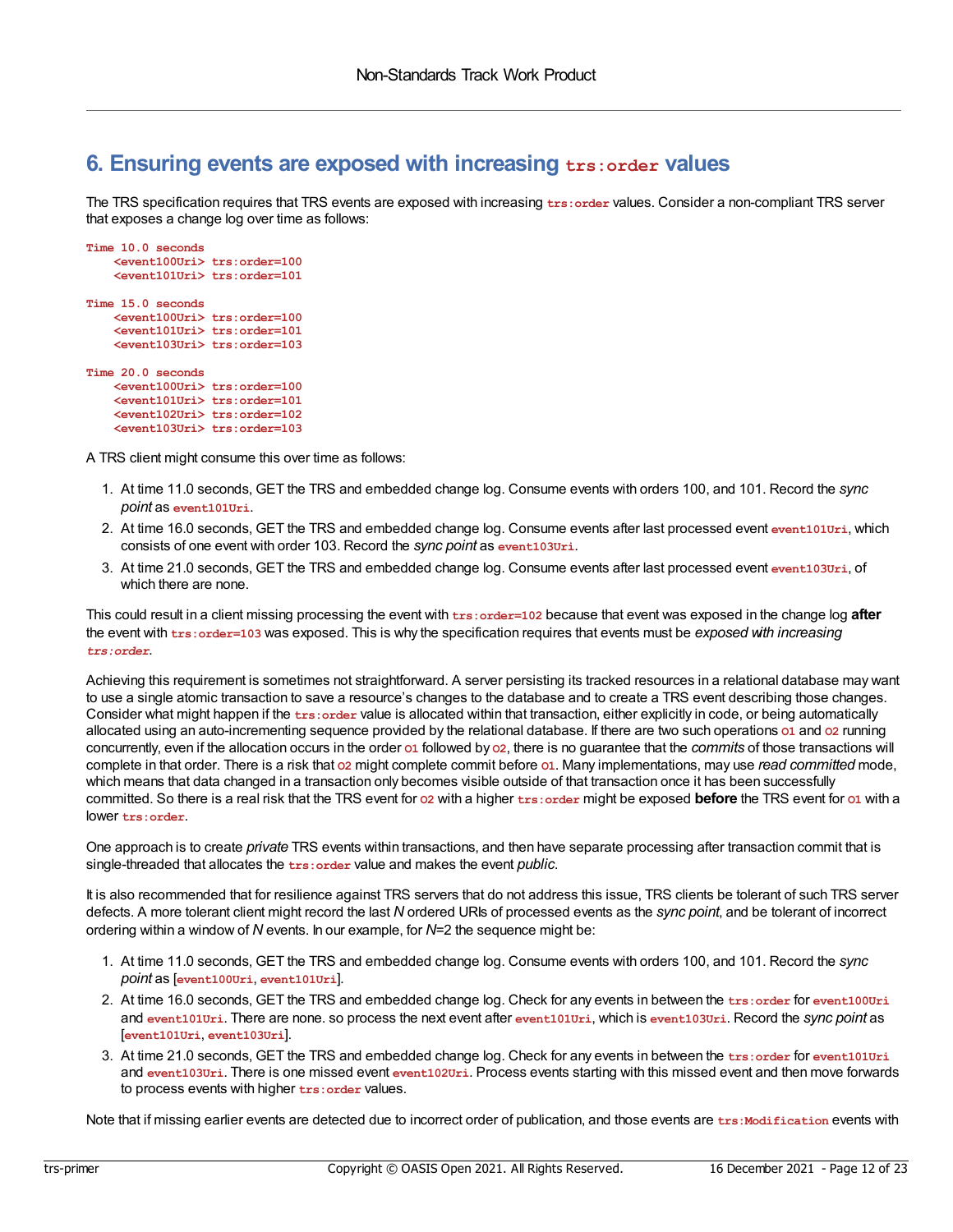patches (see **Patch [events](#page-13-0)**), a client should ignore the patch and fetch the complete resource.

In this way, the TRS client would be tolerant of small time windows in which the **trs:order** values might not be exposed in increasing order.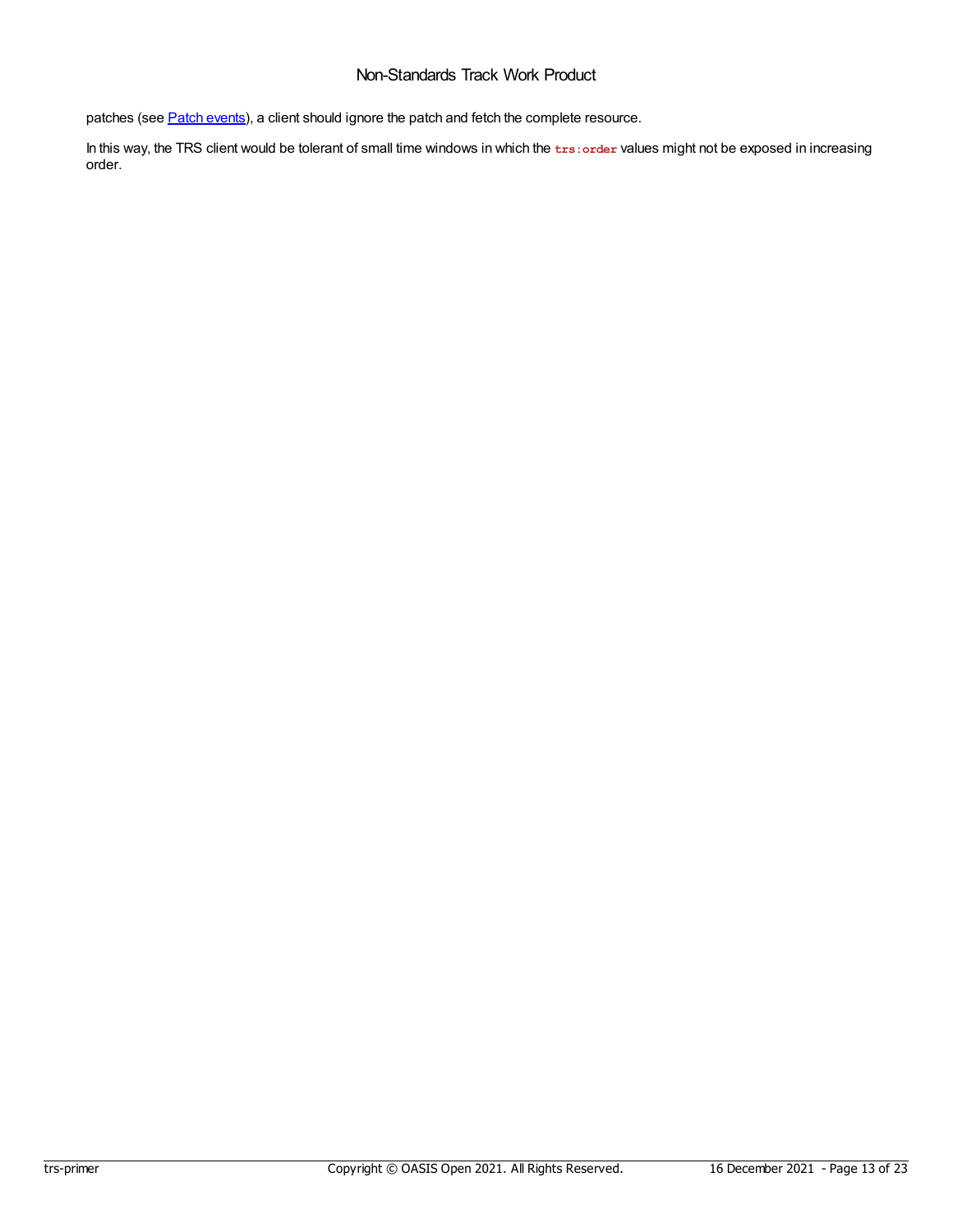### <span id="page-13-0"></span>**7. Patch events**

Consider a tracked resource whose RDF content is very large, and when modified, the changes to that RDF content represent a small fraction of the overall content. If a TRS server generates a standard trs:Modification event, then a client has to fetch the entire content of the changed tracked resource. The TRS specification defines a *patch* mechanism so that a modification event can include the delta of RDF changes from the current state defined by the event and a previous event, which might be another patch, a regular **trs:Modification** or **trs:Creation** event, or an entry in a TRS base page. This reduces the burden on a TRS client in maintaining the content of the tracked resource.

Consider a tracked resource that is a container referencing other resources whose current etag is **15687ds9gha6s7**:

```
@prefix dcterms: <http://purl.org/dc/terms/>.
@prefix ldp: <http://www.w3.org/ns/ldp#>.
<https://a.example.com/container/a1>
  a ldp:BasicContainer;
  dcterms:title "Container A1";
  ldp:member <https://a.example.com/version/s/143>;
   ldp:member <https://a.example.com/version/r/577>;
   ldp:member <https://a.example.com/version/t/033>.
```
The container is updated, replacing member **https://a.example.com/version/r/577** with member **https://a.example.com/version/r/578** giving a resource with etag **285d4h2ffgddd9** and the following RDF content:

```
@prefix dcterms: <http://purl.org/dc/terms/>.
@prefix ldp: <http://www.w3.org/ns/ldp#>.
<https://a.example.com/container/a1>
  a ldp:BasicContainer;
  dcterms:title "Container A1";
  ldp:member <https://a.example.com/version/s/143>;
   ldp:member <https://a.example.com/version/r/578>;
   ldp:member <https://a.example.com/version/t/033>.
```
A TRS server might create a trs: Modification event describing this change as follows:

```
@prefix trs: <http://open-services.net/ns/core/trs#>.
@prefix trspatch: <http://open-services.net/ns/core/trspatch#>.
<urn:example:6e8bc430:a.example.com:2014-04-28T17:39:32.000Z:102>
   a trs:Modification;
   trs:changed <https://a.example.com/container/a1>;
   trs:order "102"^^xsd:integer;
   trspatch:beforeEtag "15687ds9gha6s7";
   trspatch:afterEtag "285d4h2ffgddd9";
   trspatch:rdfPatch
     """
     D <https://a.example.com/container/a1> <http://www.w3.org/ns/ldp#member> <https://a.example.com/version/r/577> .
     A <https://a.example.com/container/a1> <http://www.w3.org/ns/ldp#member> <https://a.example.com/version/r/578> .
     """.
```
The event contains a **trspatch:rdfPatch** that specifies:

- 1. The triple **<https://a.example.com/container/a1> <http://www.w3.org/ns/ldp#member> <https://a.example.com/version/r/577>** is deleted.
- 2. The triple **<https://a.example.com/container/a1> <http://www.w3.org/ns/ldp#member> <https://a.example.com/version/r/578>** is added.

A TRS patch has to specify the triples (RDF statements) that are to be deleted and/or added. The use of RDF blank nodes in patches is problematic since they are not guaranteed to be stable over time. Hence TRS patches should not be used to represent deltas where the changes involve blank nodes.

Patch events may also reference a *trspatch: createdFrom* as a means of representing a new resource whose RDF is formed from another *created from* resource plus the patch delta. Consider the case where version 2 of some artifact is created from version 1. Version 2 might inherit a significant set of common RDF data from version 1. An application might represent the TRS event for version 2 as a patch specifying a **trspatch:createdFrom** referencing version 1 and the RDF delta between version 2 and version 1.

When there is a chain of patch events, the **beforeEtag** of a patch must match the **afterEtag** of the immediately preceding patch. For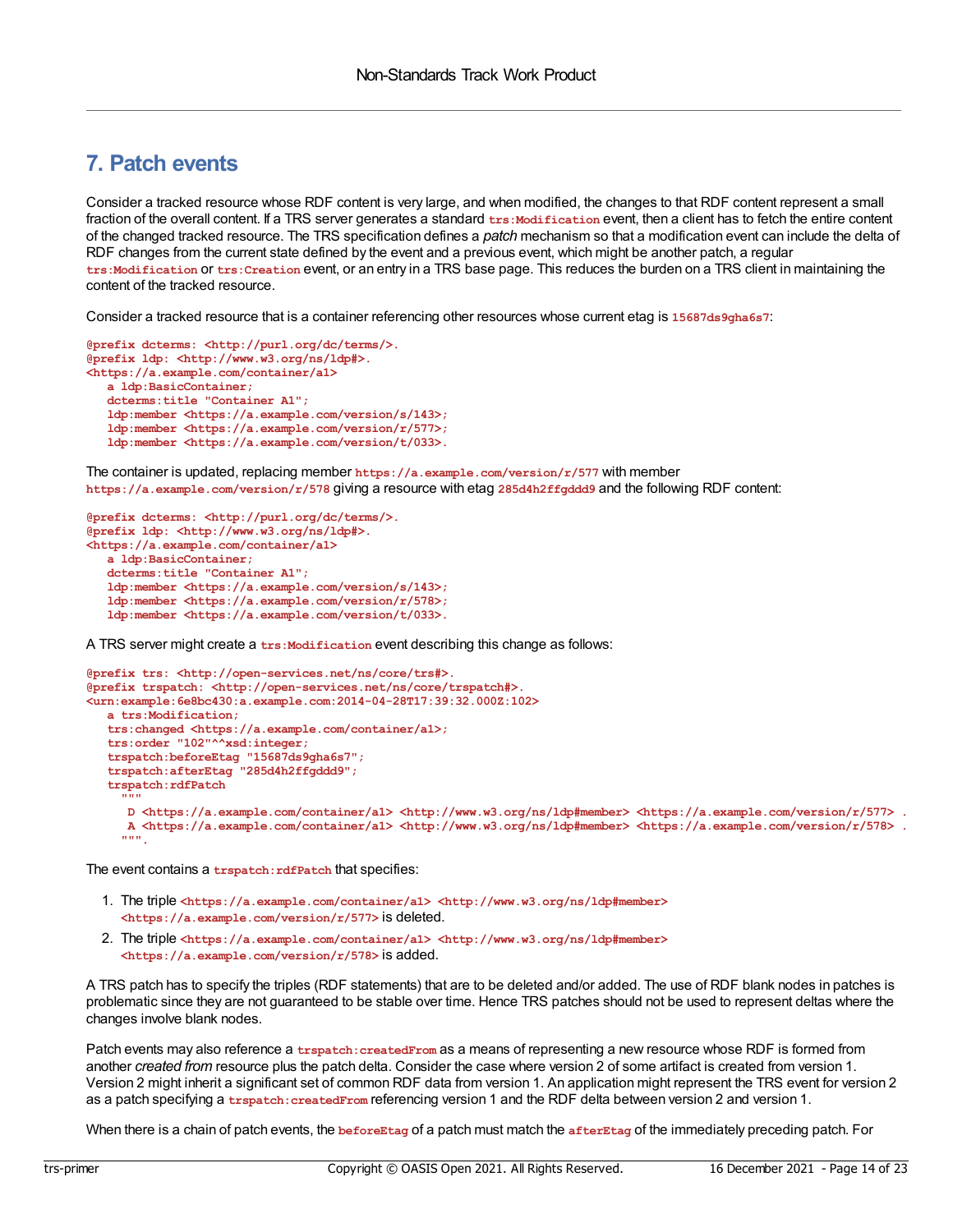patch events to work reliably, it's important that the patch events are complete, and ordered correctly, and that TRS clients can validate this. This becomes increasingly important as the chain of patch events grows in size. If a TRS client detects that the **beforeEtag** of a patch does not match the **afterEtag** of an immediately preceding patch, it should assume the patch is untrustworthy and fetch the complete the resource, in effect, treating the  $txs$ : Modification event as if the patch were absent.

For TRS servers, the implementation should consider limiting the length of patch chains. For example, a TRS server might emit a normal **trs:Modification** event after *N* patch events for that tracked resource in order trigger a full fetch of the tracked resource periodically by clients.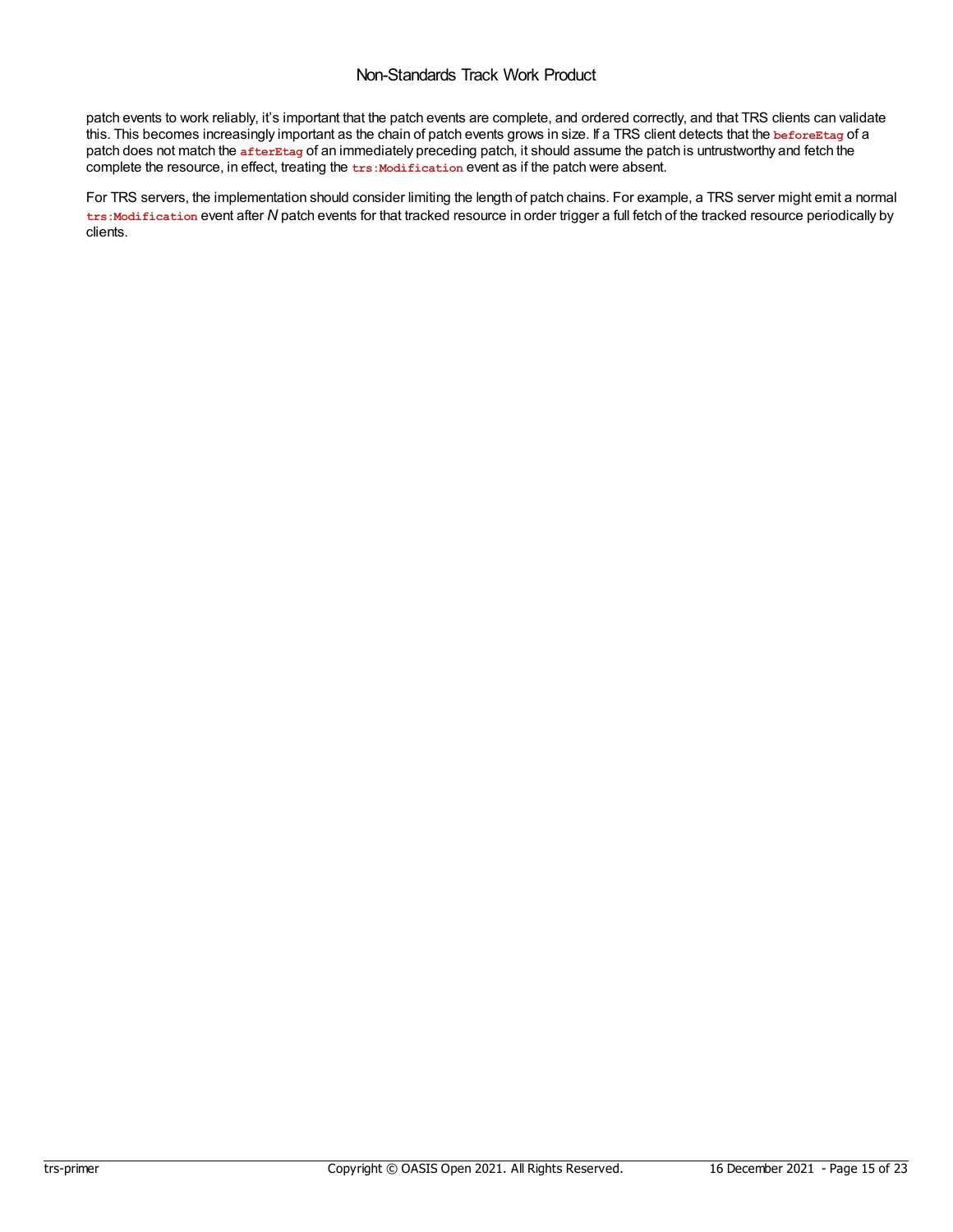### <span id="page-15-0"></span>**8. Handling a large TRS base**

Just as with the change log, it's not practical for a GET on the TRS base to return all the members of the base where the number of members is large. Typically, TRS servers implement a *paged base* where a GET on the TRS base returns a redirect to the first base page. Where there are additional pages, the response to the GET of a base page must include an LDP **Link** header of the form **Link: <***nextPageUri***# >; rel="next"**.

For example, the first GET of the TRS base **:trsBase** might return a redirect to the first base page at **<trsBase/1>**, and a GET from **<trsBase/1>** might return:

```
:trsBase
   a ldp:#DirectContainer ;
   trs:cutoffEvent () ;
   ldp:hasMemberRelation ldp:member ;
   ldp:membershipResource :trsBase ;
   ldp:member <uri1> , <uri2> , ... <uri1000> .
```
The response might contain the header **Link: <trsBase/2>; rel="next"**. A GET of the next page at **<trsBase/2>** might return:

```
:trsBase
   a ldp:#DirectContainer ;
    ldp:hasMemberRelation ldp:member ;
   ldp:membershipResource :trsBase ;
    ldp:member <uri1001> , <uri1002> , ... <uri2000> .
```
The response might contain the header **Link: <trsBase/3>; rel="next"**. Note that the 2nd and subsequent pages do not need to include the **trs:cutoffEvent** property.

It's important that the paging of the TRS base is *stable*. A client should be able to iterate over all the base pages and be guaranteed to see all the entries up until the moment that the last page is returned. This means that new entries to the base should only be added to the last page, creating a new page as required. Base page members should only be removed during change log truncation and rebase.

How many members should be included in each TRS base page?

If each base page is small, a TRS client that needs to process the base will have to perform many more GETs, and with significant network latency, this could adversely affect performance. Conversely, a base page that is too large could take too long to construct and return, resulting in socket timeouts, or result in a response that is too large for a client to handle. Ideally the base page size should be configurable. A suggested starting point is 1000 members per base page.

There are several implementation designs that a TRS server might consider:

- 1. Persist TRS base pages explicitly. Each base page is a persisted entity, and references the members of that page.
- 2. Persist base members as separate rows in a table and perform paging of the base at run time. In order to achieve stable paging, each member will need to be ordered, and a **trs:order** value or a member creation time might provide an appropriate sort order.

Option 1 is likely to be a more compact representation, and it makes it very easy to serve any base page via a REST service. However, when base members are removed during change log truncation, this is likely to lead to only partially populated, or possibly even empty, base pages. This kind of base page fragmentation can be avoided with option 2. However, paging could become unstable during change log truncation. The deletion of a base member would shift the newer base members up in the query of members. So achieving stable paging may become more complex.

TRS servers might consider providing a way to completely recompute the TRS, creating a new TRS base from scratch. It's important that while such a base reconstruction in progress, the existing base and change log remain viable. A server might achieve this by constructing the new base as private data, temporarily suspending any updates to the active base, and then deleting the old base and exposing the new base in a single atomic transaction. However, there is danger that the new base might include members that were absent from the old base, or have members that are absent that were present in the old base. A TRS client that is running incrementally would not know that the base needed to be reprocessed. One way of avoiding this is for the recompute of the TRS to also clear the TRS change log and use a base **cutoffEvent** of **rdf:nil**. A client should detect the *sync point URI* does not exist in the change log and reprocess the entire TRS.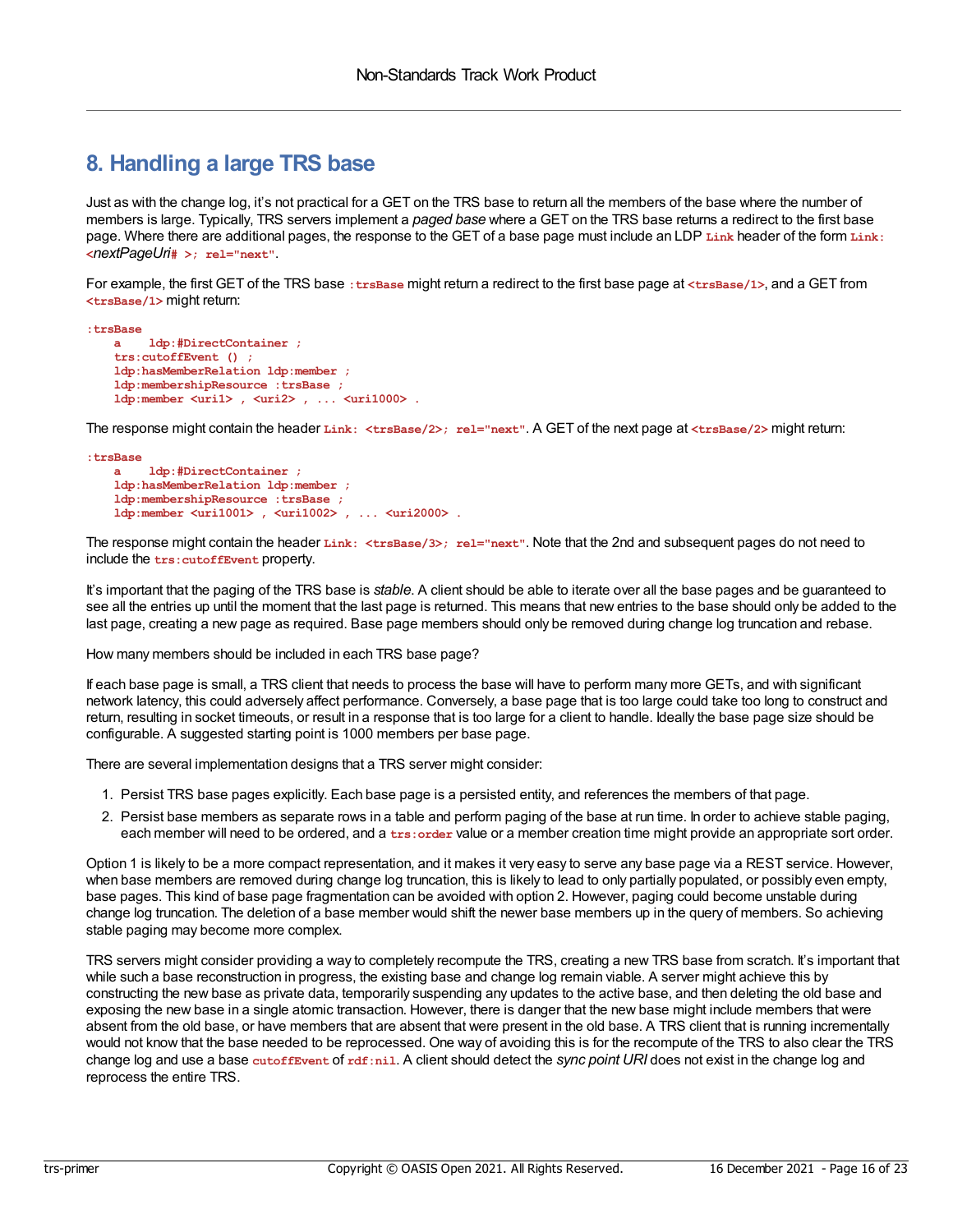### <span id="page-16-0"></span>**9. How should TRS clients consume a TRS**

TRS clients should maintain a *sync point URI* that records the URI of the latest change event that has been processed. This will be required for incremental consumption.

#### <span id="page-16-1"></span>**9.1 Initial consumption of a TRS**

- 1. GET the TRS to retrieve the URI of the TRS base.
- 2. GET successive pages of the base, processing each member resource as required.
- 3. Invoke the procedure described in [Incremental](#page-16-3) Update Procedure with the *sync point URI* set to the **trs:cutoffEvent** property on the first page of the based (which could be **rdf:nil**).

#### <span id="page-16-2"></span>**9.2 Incremental consumption of a TRS**

1. Invoke the the procedure described in [Incremental](#page-16-3) Update Procedure with the *sync point URI* set to the URI of the most recent previously processed change event.

#### <span id="page-16-3"></span>**9.2.1 Incremental update procedure**

- 1. GET the TRS resource to get the first segment of the change log.
- 2. Process events from the newest (highest **trs:order**) to oldest.
- 3. For **trs:Creation** events and **trs:Modification** events without a *patch*, process the tracked resource. Typically a client will fetch the complete RDF of that tracked resource. Record that tracked resource as processed. If an older event for that tracked resource is encountered, ignore it.
- 4. For a `**trs:Modification** event with a *patch*, record the event for later *patch processing*. This is required because patch events have to be processed in the order oldest to newest.
- 5. For a **trs:Deletion** event, process the tracked resource. A client might remove any persisted content for that resource. Record that tracked resource was processed. If an older event for that tracked resource is encountered, ignore it.
- 6. If the event at the *sync point URI* is encountered, the first pass of processing terminates and proceeds to *patch processing*. If the end of the current change log segment is reached, then fetch any next segment and continue processing as above.

At this stage, all of the non-patch events have been processed. If there are any modification events with patches to be processed, for each tracked resource, process the patches ordered from the oldest to the newest. A client might take the RDF of the tracked resource was it was last updated and persisted, and then apply the deletions and additions of each patch. Clients should check the **beforeEtag** of a patch matches the **afterEtag** of any prior patch. If these do not match, a client should fetch the entire tracked resource.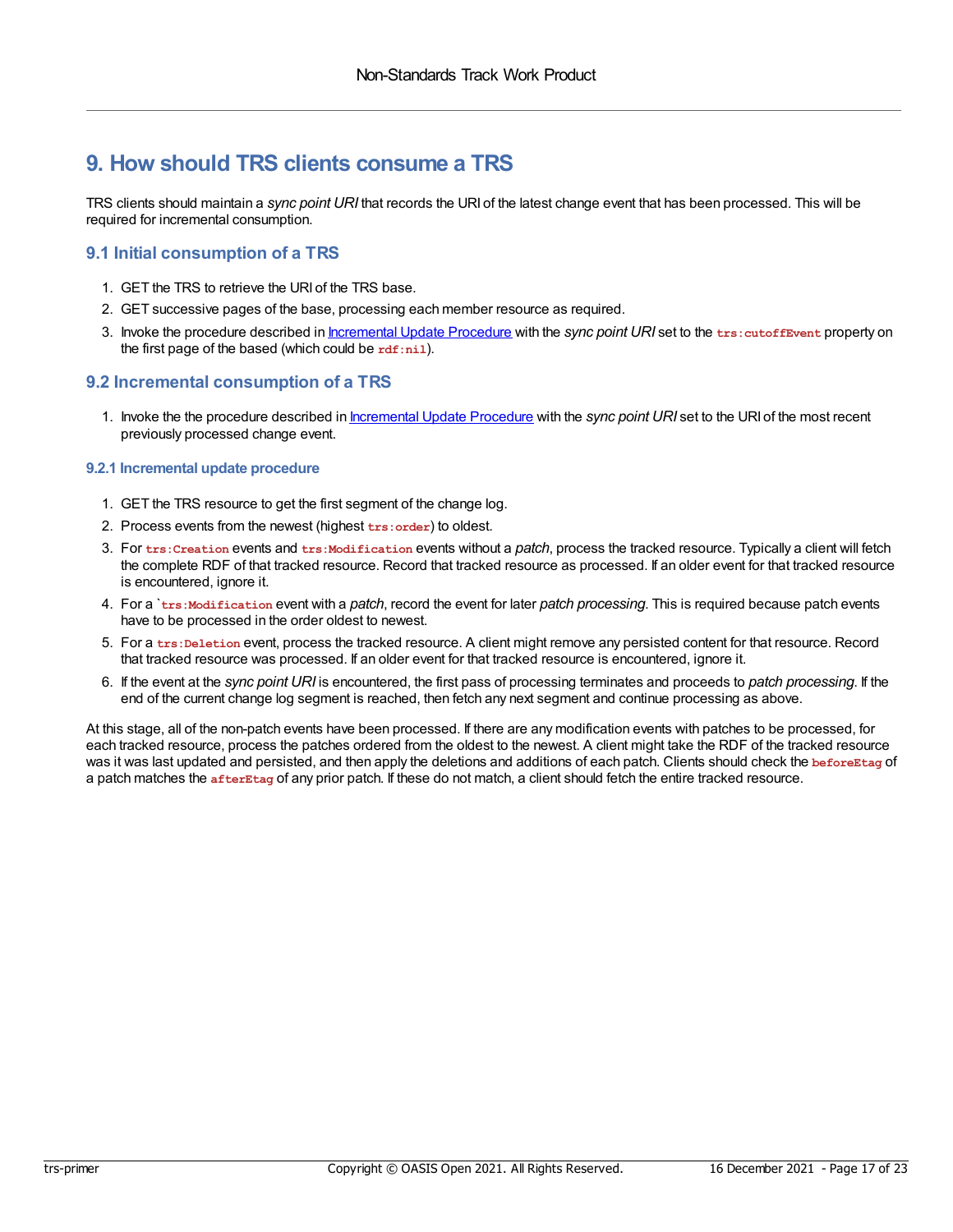### <span id="page-17-0"></span>**10. Making clients tolerant of server restore from backup**

Consider a TRS whose change log contains events for **trs:order** values 1 to 1000. A TRS client might read that TRS and record the last processed event URI as **<event1000Uri>**. On the next poll, the TRS client will be looking for events with a **trs:order** greater than the event <event1000Uri>. If the TRS server was restored from a previous day's backup, the restored TRS might only have TRS events for **trs:order** values 1 to 900. If a TRS clients polls that TRS at that time, it should detect that event **<event1000Uri>** does not exist, and reprocess the entire TRS.

However, consider the case where the server created an additional 200 events after restore from backup but before the next poll by a TRS client. If that results in **<event1000Uri>** being used for one of those new events, the clients incremental TRS update procedure is likely to miss processing events. This is why TRS servers should guarantee unique event URIs, even if the **trs:order** value is reused after restore from backup. A TRS event URImust not rely on the **trs:order** alone to achieve uniqueness. Servers might consider using a GUID persisted as data on events, or embedding a date time string with the **trs:order** in the URI.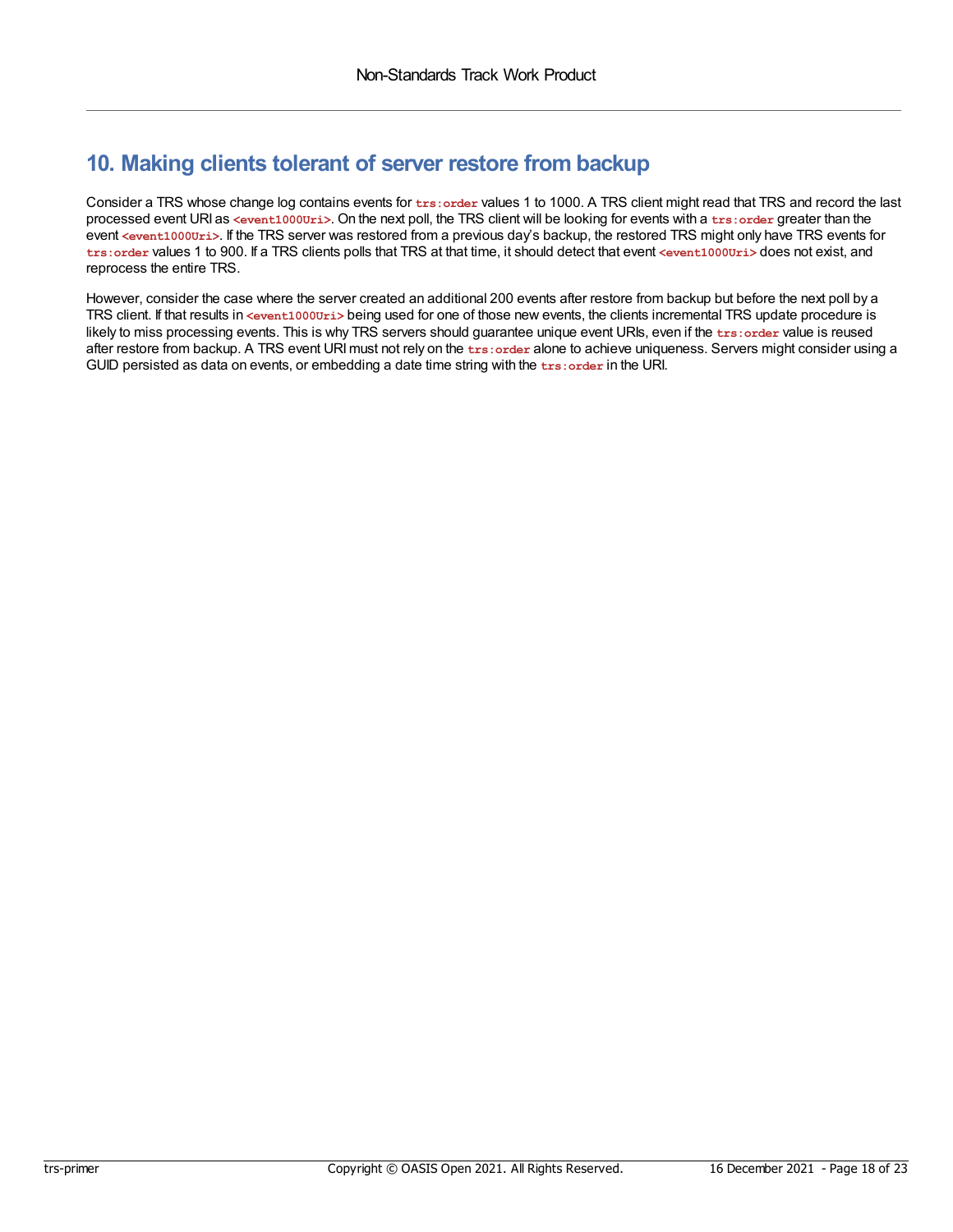### <span id="page-18-0"></span>**11. Change log truncation and rebase**

TRS servers should not allow a TRS change log to grow without limit. A server should provide a means to *truncate* the change log in a well-behaved manner so that TRS base is updated to reflect new members, and deleted old members are removed from the base. A server might implement an automatic periodic truncation and base update, and/or provide a capability for an administrator to initiate this manually.

Consider a TRS with an empty base, and a change log with 5 TRS events. A GET on the TRS might return:

```
:trs
   a trs:TrackedResourceSet ;
   trs:base :trsBase ;
    trs:changeLog [
        a trs:ChangeLog ;
        trs:change <urn:example:example.com:2021-02-05T17:39:33.000Z:1> ;
        trs:change <urn:example:example.com:2021-02-05T17:40:12.000Z:2> ;
        trs:change <urn:example:example.com:2021-02-05T17:42:55.000Z:3> ;
        trs:change <urn:example:example.com:2021-02-06T11:09:11.000Z:4> ;
        trs:change <urn:example:example.com:2021-02-06T11:17:42.000Z:5> .
    ] .
<urn:example:example.com:2021-02-05T17:39:33.000Z:1>
   a trs:Creation ;
    trs:changed :tracked1 ;
   trs:order "1"^^xsd:integer .
<urn:example:example.com:2021-02-05T17:40:12.000Z:2>
   a trs:Creation ;
    trs:changed :tracked2 ;
    trs:order "2"^^xsd:integer .
<urn:example:example.com:2021-02-05T17:42:55.000Z:3>
   a trs:Deletion;
   trs:changed :tracked1 ;
   trs:order "3"^^xsd:integer .
<urn:example:example.com:2021-02-06T11:09:11.000Z:4>
   a trs:Modification ;
   trs:changed :tracked2 ;
   trs:order "4"^^xsd:integer .
<urn:example:example.com:2021-02-06T11:17:42.000Z:5>
   a trs:Creation ;
    trs:changed :tracked3 ;
    trs:order "5"^^xsd:integer .
```
The TRS base is empty, so a GET might return:

**:trsBase a ldp:#DirectContainer ; trs:cutoffEvent () ; ldp:hasMemberRelation ldp:member ; ldp:membershipResource :trsBase .**

When events from the change log are processed to update the base, the TRS base must have a *cutoff event* that references the URI of the event in the change log that was most recently processed for the TRS base. This event referenced by the cutoff should not be processed as part of the change log processing as part of the *Initial [consumption](#page-16-1) of a TRS*.

A TRS server may later remove some of the events that were processed for the base and that are older than the base cutoff. The change log must never be truncated to the extent that the cutoff event itself disappears from the change log.

So if a TRS server fully processed the events, updated the base, and truncated the change log, the resultant TRS would be as follows:

```
:trs
   a trs:TrackedResourceSet ;
   trs:base :trsBase ;
   trs:changeLog [
```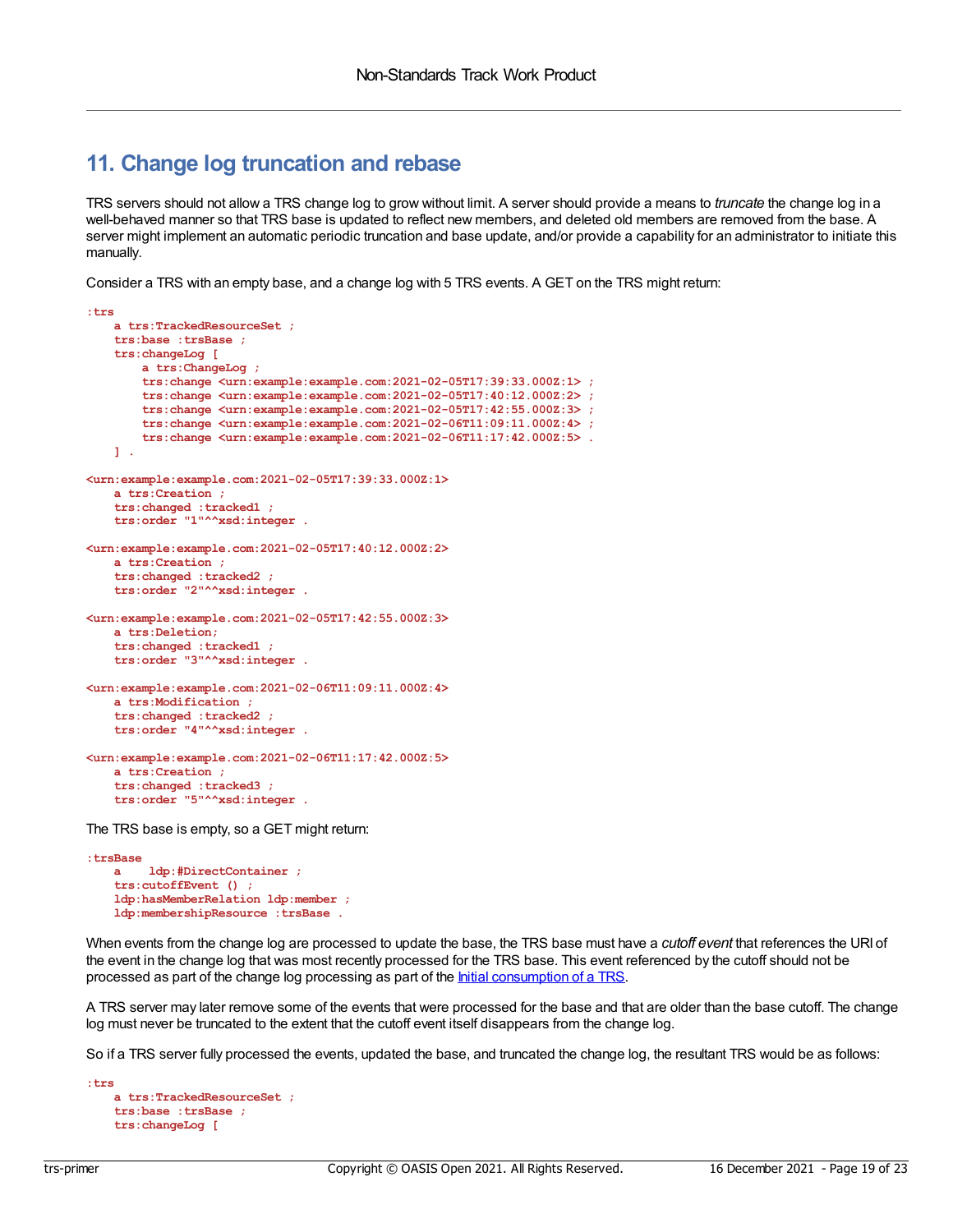```
a trs:ChangeLog ;
        trs:change <urn:example:example.com:2021-02-06T11:17:42.000Z:5> .
   ] .
<urn:example:example.com:2021-02-06T11:17:42.000Z:5>
   a trs:Creation ;
    trs:changed :tracked3 ;
    trs:order "5"^^xsd:integer .
```
and the TRS base would be:

```
:trsBase
   a ldp:#DirectContainer ;
   trs:cutoffEvent <urn:example:example.com:2021-02-06T11:17:42.000Z:5> ;
   ldp:hasMemberRelation ldp:member ;
   ldp:membershipResource :trsBase ;
   ldp:member :tracked2, :tracked3 .
```
Note that the **trs:cutoffEvent** references the URI of the the event in the change log that was last processed for the base. Tracked resource : tracked1 is not in the TRS base because the most recent event for it in the change log prior to truncation was a trs: Deletion.

In practice, TRS servers should **not** perform such a brutal truncation and rebase. A TRS client may not have processed all the events that were in the change log prior to truncation. In order to provide adequate response to client requests, a TRS server needs to allow those clients sufficient time to read the base, the change log, and process the set of tracked resources. However, the data volumes and timescales involved in TRS processing are likely to vary between servers for different applications. A server representing Amazon transactions might have many events per second, while a server representing exhibits at a museum might have a few events per month. The cost of processing a single event is also likely to vary between applications; reading a new or modified resource with 5 RDF properties will take less time than reading one with 5,000 properties.

For these reasons, the TRS specification does not impose specific constraints over the length of time for which a TRS base must remain readable, nor what the degree of overlap should be between a base and a corresponding change log. A server implementing TRS must consider, and should document, the quality of service it will provide in terms of the size of pages in the base or change log, how long base pages are kept, how long change events are kept, and the minimum period for which change events behind the latest base cutoff are kept.

Related to this is the issue of deletions in a TRS base arising from change log truncation. Consider a TRS client reading a TRS for the first time while a trs: Deletion event is being truncated from the change log and the corresponding member is being removed from a base page. A client may have processed the base page before that member was removed, but if, some considerable time later, the event was removed from the change log, the client would not see the deletion. The result would be a client that erroneously records that tracked resource as being in the TRS. To avoid this, it is recommended that truncation and base update is processed in two phases:

- 1. Events older than *N* days, are processed so that the resources are added or removed from base pages are required. The cutoff event of the base is updated to the URI of the most recent event that was processed for the base. However, those events are **not** deleted from the change log at this time.
- 2. Events that were processed for base page updates in step 1, are deleted from the change log at least *M* days after they were processed in step 1.

It is recommended that *N* and *M* are configurable properties, and that a server documents the default values of these properties. Suitable default values depend on the frequency of events and how often TRS clients poll the TRS. A suggested starting point is for *N*=7 days and for M=14 days. This would keep events in the change log for at least 21 days. Providing that a TRS client can process the base pages and change log in less than 21 days, it will not miss deletions of tracked resources.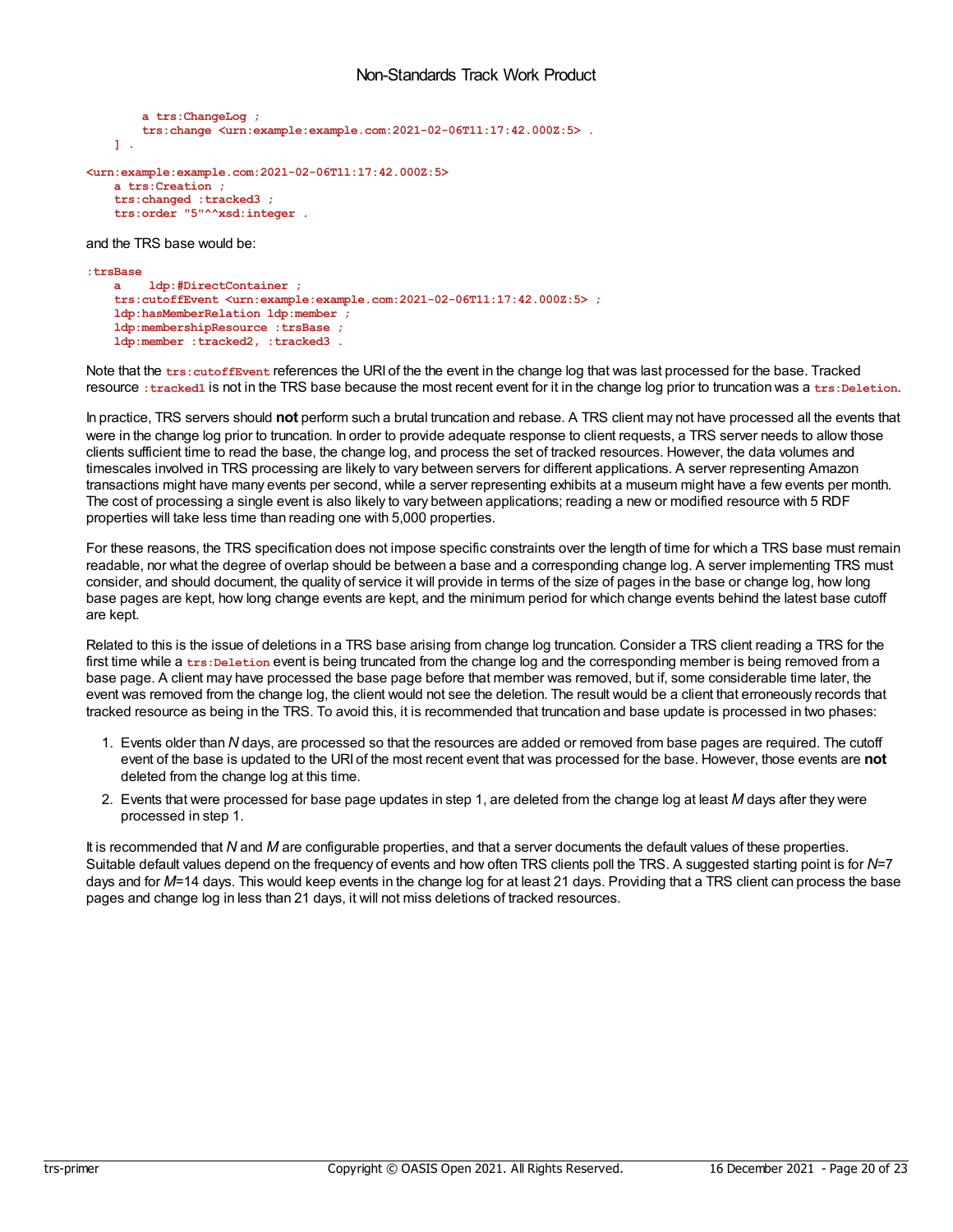### <span id="page-20-0"></span>**12. General guidance for TRS servers**

- A TRS server should restrict itself to a small number of TRSs.
- If a TRS server provides multiple TRSs, any single tracked resource should be a member of only one of those TRSs. In other words, each TRS should be a disjoint set of tracked resources. For example, a requirements management application might publish a TRS for requirements resources, and a separate TRS for tracked resources representing users and user groups.
- The members of a TRS should be tracked resources that are control of the server. In the case of a TRS adapter for an existing application, the TRS adapter should only expose that application's resources. In other words, the subjects of a lifecycle tool claims should be its own resources, as opposed to resources of some other lifecycle tool.

Nick: this is a Jim de Rivieres comment with which many of us do not agree. There are valid reasons for a TRS feed for 'foreign' *resources, perhaps for some kind of adapter.*

- A TRS should expose regular linked lifecycle data resources, and associated resources such as resource shapes, including properties and their referenced allowed values. This allows a TRS client to determine a *type system model* for the data that might be useful for constructing and executing reports.
- A TRS server should report operations on tracked resources as new TRS events within a short time of the changes being persisted in the server. This allows TRS clients to obtain a live feed of changes in nearly real-time. If a server takes longer than a second or two to publish TRS events, the server should document the quality of service it supports so that clients understand the latency in getting events for changes.
- A TRS server should maintain a change log of events for a certain duration, and this should be configurable. A server should document the default duration. This allows a TRS client to be offline for less than that duration and then resume processing of the TRS without missing events.
- A TRS server should provide some means of truncating the change log to limit the number of TRS events a new TRS client has to process.
- TRS servers should create a TRS event for a tracked resource in the same atomic transaction in which the tracked resource itself is created, modified, or deleted.
- TRS servers should use URIs for events that are unique and will not be reused for later events, even if the server is restored from backup.
- TRS servers should limit the maximum size of patches in **trs:Modification** events.
- TRS servers should consider limiting the length of patch event chains, and consider periodically using a **trs:Modification** event without a patch to require that a client fetch the complete resource. This helps to improve the robustness of the TRS for clients.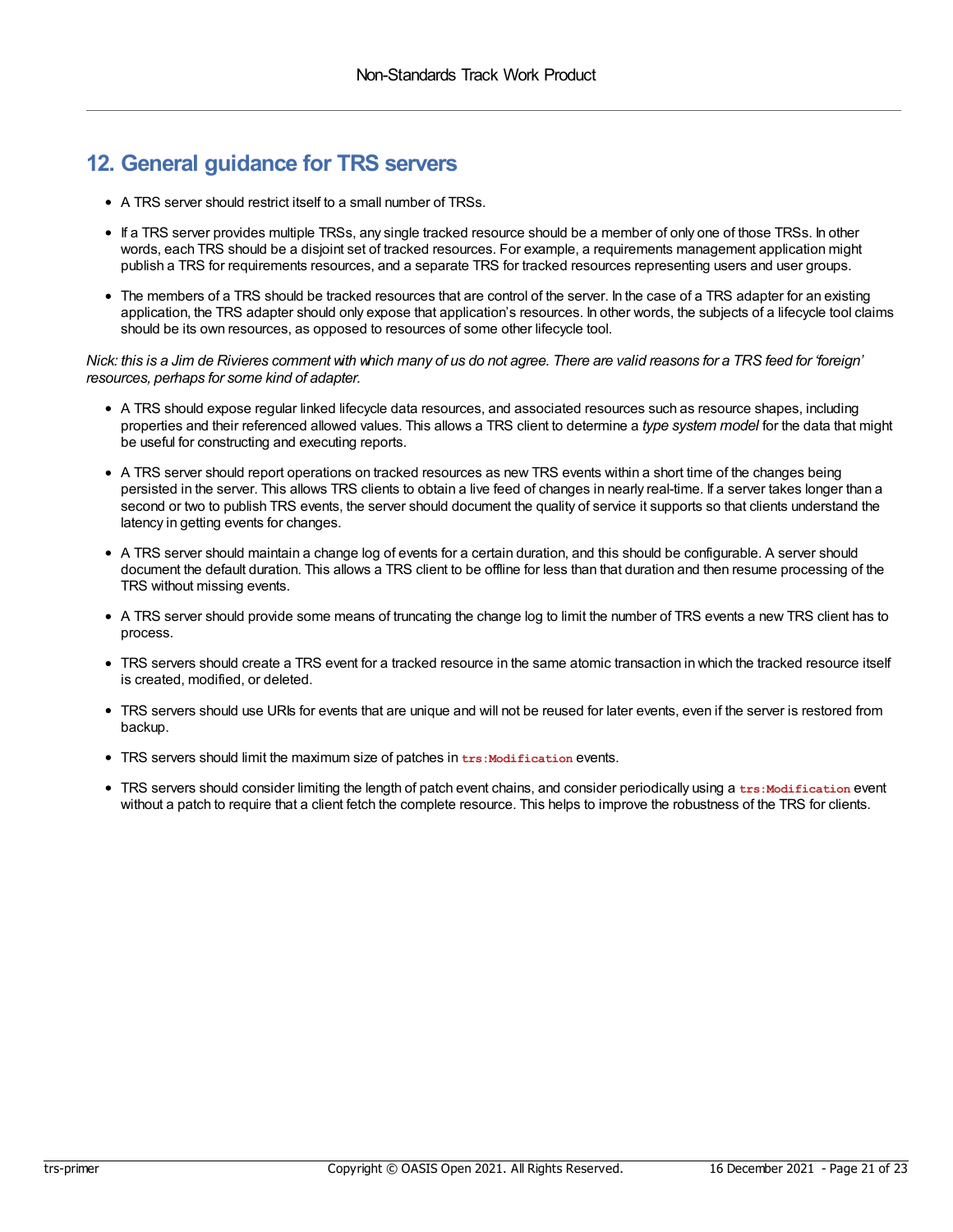### <span id="page-21-0"></span>**13. General guidance for TRS clients**

- Clients should read the base and change log as quickly as they can, and not delay for extended periods of time between reading the base and the change log, or between reading pages of the base.
- Clients are expected to repeat the incremental update procedure on a regular basis to keep up with changes, perhaps as often as every minute, and at least often enough so that events are not lost by change log truncation. The poll interval should be configurable, and clients should document the default.
- Clients should be defensive against imperfect or untrustworthy TRS servers. A client that is persisting data about tracked resources should place limits on the number of tracked resources, and the data representation size of each tracked resource. For example, if a data provider exposes a tracked resource whose RDF content includes a very large RDF literal, a client should limit the impact of data, either truncating the literal in some fashion, or discarding that data.
- Clients that encounter error conditions in a TRS should report those errors in an appropriate way that allows such errors to be made visible, and for the TRS server development team to investigate the issue.
- Clients should treat **trs:Creation** events in the same way as **trs:Modification** events.
- Clients should consider fetching tracked resources concurrently to improve performance.